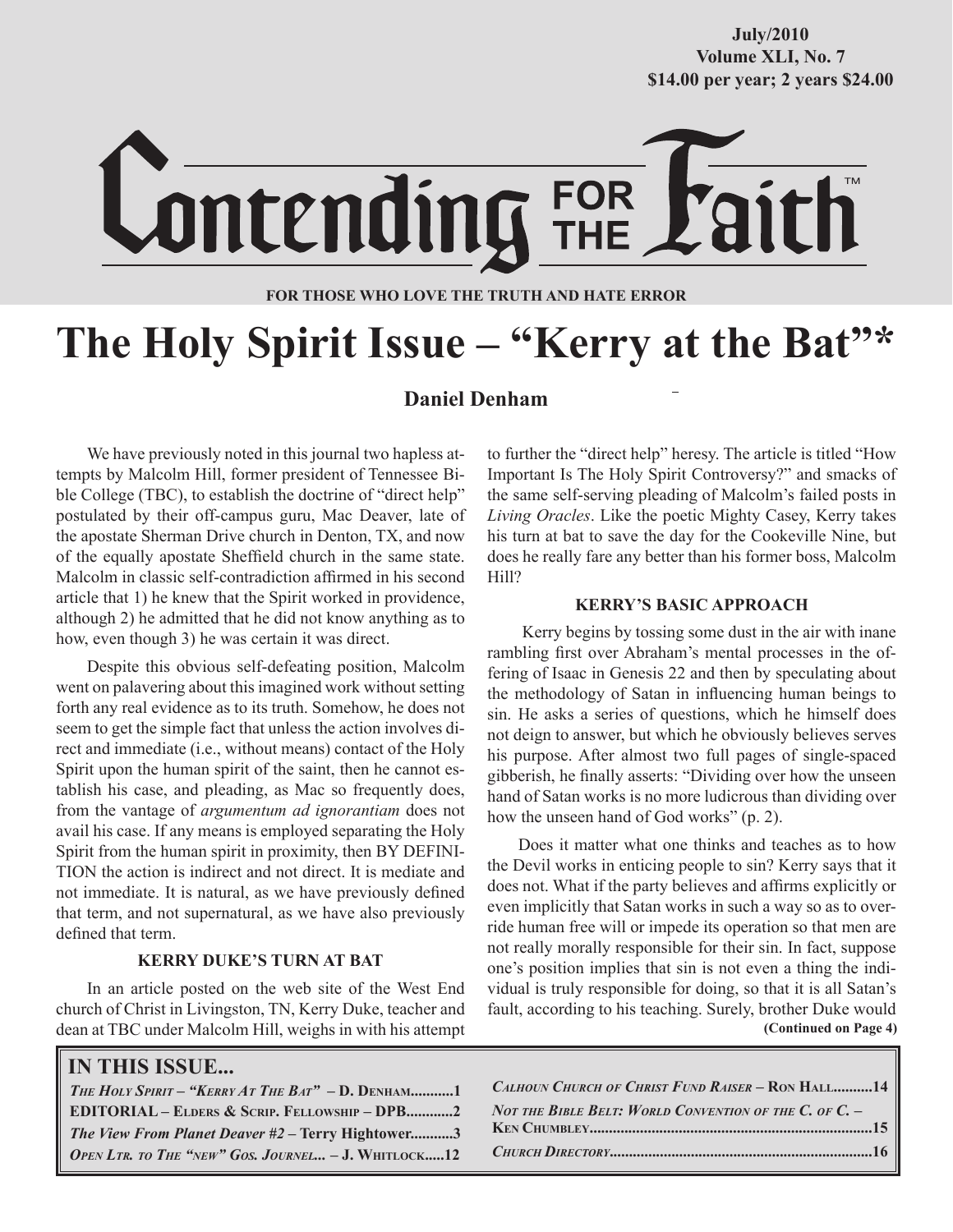

#### **David P. Brown, Editor and Publisher dpbcftf@gmail.com**

*COMMUNICATIONS received by CONTENDING FOR THE FAITH and/or its Editors are viewed as intended FOR PUBLICATION unless otherwise stated. Whereas we respect confidential information, so described, everything else sent to us we feel free to publish without further permission being necessary. Anything sent to us NOT for publication, please indicate this clearly when you write. Please address such letters directly to the Editor David P. Brown, P.O. Box 2357, Spring, Texas 77383. Telephone: (281) 350-5516.*

#### **SUBSCRIPTIONS RATES**

*Single Subscriptions: One Year, \$14.00; Two Years, \$24.00. Club Rate: Three One-Year Subscriptions, \$36; Five One-Year Subscriptions, \$58.00. Whole Congregation Rate: Any congregation entering each family of its entire membership with single copies being mailed directly to each home receives a \$3.00 discount off the Single Subscription Rate, i.e., such whole congregation subscriptions are payable in advance at the rate of \$11.00 per year per family address. Foreign Rate: One Year, \$30. NO REFUNDS FOR CANCEL-ATIONS OF SUBSCRIPTIONS.*

#### **ADVERTISING POLICY & RATES**

*CONTENDING FOR THE FAITH was begun and continues to exist to defend the gospel (Philippians 1:7,17) and refute error (Jude 3). Therefore, we are interested in advertising only those things that are in harmony with what the Bible authorizes (Colossians 3:17). We will not knowingly advertise anything to the contrary. Hence, we reserve the right to refuse any offer to advertise in this paper.*

*All setups and layouts of advertisements will be done by CONTENDING FOR THE FAITH. A one-time setup and layout fee for each advertisement will be charged if such setup or layout is needful. Setup and layout fees are in addition to the cost of the space purchased for advertisement. No major changes will be made without customer approval.*

*All advertisements must be in our hands no later than two (2) months preceding the publishing of the issue of the journal in which you desire your advertisement to appear. To avoid being charged for the following month, ads must be canceled by the first of the month. We appreciate your understanding of and cooperation with our advertising policy.*

*MAIL ALL SUBSCRIPTIONS, ADVERTISEMENTS AND LETTERS TO THE EDITOR-IN-CHIEF, P. O. Box 2357, Spring, Texas 77383-2357. COST OF SPACE FOR ADS: Back page, \$300.00; full page, \$300.00; half page, \$175.00; quarter page, \$90.00; less than quarter page, \$18.00 per column-inch. CLASSIFIED ADS: \$2.00 per line per month. CHURCH DIREC-TORY ADS: \$30.00 per line per year. SETUP AND LAYOUT FEES: Full page, \$50.00; half page, \$35.00; anything under a half page, \$20.00.*

*CONTENDING FOR THE FAITH is published monthly. P. O. Box 2357, Spring, Texas 77383-2357 Telephone: (281) 350-5516.*

> **Ira Y. Rice, Jr., Founder August 3, 1917-October 10, 2001**

### *Editorial...*

### **ELDERS AND SCRIPTURAL FELLOWSHIP**

In exercising the authority delegated to them by Christ, God's elders (presbyters, pastors, bishops) are to superintend the church—to see that what God has obligated the church to do is done in the quickest and best way possible—*expedited* (Acts 20:28). Thus, the eldership leads the church to do *only* what the New Testament authorizes it to do, leaving undone what is unauthorized or forbidden (Col. 3:17; 1 Tim. 4:13; 5:17; Titus 1:7; 1 Peter 5:1-2). Also, they are to teach the Word (1 Timothy 3:2; 2 Timothy 3:13-17; 4:2; Titus 1:9;), protect the church from false teachers (Acts 20:17, 28-31), visit and pray for the sick (James 5:14; Acts 20:35), judge doctrinal issues (Acts 15:16), and live exemplary lives before all.

Herein we will concentrate on the elders responsibility to protect the church. Whatever the church does the elders should be knowledgeable of it. In the use of the building elders must know *who* is using it and for *what* it is being used. Another congregation of God's people may be using it—such as an Spanish speaking congregation. Would a faithful eldership remain silent while the church they oversee fellowshipped brethren engaged in sinful acts of worship whether in the same building or not? If the Spanish speaking church used mechanical instruments of music in their worship should the Anglo church extend fellowship to the erring Hispanic church or vice versa? Of course, the faithful brethren would be obligated to God and the church they superintend to do all they could to correct the brethren in error. However, if the erring congregation refused to repent of their error, the faithful church would have no choice but to withdraw fellowship from their unrepentant and erring brethren. If not, then why not?

Furthermore, whether a congregation uses the same building with another congregation or not, faithful brethren are obligated before God to know what their brethren believe and practice. Indeed, only a casual reading of the New Testament epistles reveal the deep concern of the inspired writers regarding the spiritual status of brethren no matter the congregation or the geographic distance between them.

It is also our prayer that the Truth of the New Testament concerning the sober responsibility of elderships everywhere to be vigilant in not only knowing what the churches they oversee believe and practice (that is their first responsibility), but also what their sister congregations believe and practice too. This is the case because God has not given any church the right to be wrong—the Seven Churches of Asia (Rev. 2 and 3), and erring churches infect faithful churches.

**—David P. Brown, Editor**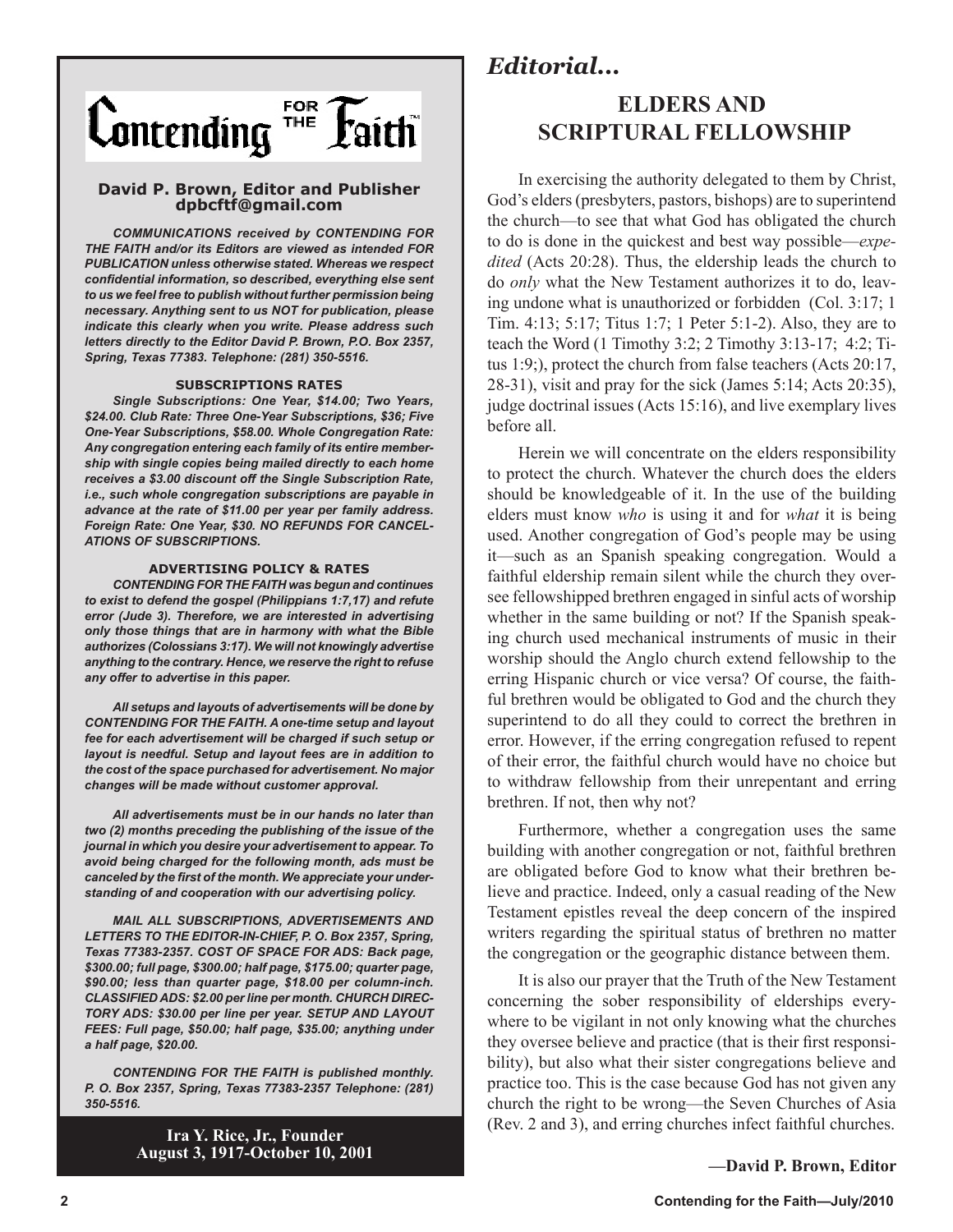# **The View From Planet Deaver #2**

### **Terry M. Hightower**

#### **Does the Spirit Directly Operate To Change One's Natural Ability?**

Amazingly, as the leading devotee of what can be rightly called "Post-Baptismal Divine Illumination", Roy Deaver pointed out in 1995 that:

The point is simply this: the inspired word of God is all-sufficient! But, sufficient for what? **It is all-sufficient to accomplish that for which God gave it** [emphasis in orig.]! But, the word will not forgive my sins. The word **will not sing for me**. The word **will not pray for me**. The word **will not observe the Lord's Supper for me**. The word will not **"…visit the fatherless and widows in their affliction" for me**. The word **will not on its own go into all the world and preach the gospel to every creature**. The word **cannot believe for me, cannot repent for me, cannot confess for me, cannot be baptized for me**. But it is all-sufficient to give me the divine instruction which I need and must have in order to become a Christian, **to worship as God requires, to live as God wants me to live, and to explain the blessings which I have in Christ**, in the church of Christ, upon the terms of the gospel of the Christ…[emph. TMH, except as where noted].**<sup>1</sup>**

I remember thinking when I first read this: "Who on Earth ever thought such as this about the inspired Word of God in the first place?" And, "What does this have to do with the Biblical objection that humans must exert just their own moral volition or will to accomplish the various deeds ascribed to THEM?"

#### **Is It OK If Only "Partial"?**

Our beloved brother needed to ask himself if the Holy Spirit can **directly operate** upon his mind in order to even **partially**: sing, pray his private prayers, observe the Lord's Supper, visit orphans and widows, go and preach the Gospel, believe, repent, confess, or be baptized for him. Remember that the view from Planet Deaver is that the Holy Spirit can DIRECTLY have part of my strength for me (per a misuse of Eph. 3:16) and from the same reasoning process have part of my love for me (per a misuse of Rom. 5:5). Those who have designed and broadcast "maps" of this morality scheme will usually ask: "Who's to say He cannot go all the way with His direct enablement going beyond our own moral volition in "helping" us to accomplish such required tasks?" In fact, the Deaver view is that He does so, but the ethical flaw is in thinking that the HUMAN will then get the credit for consummating said execution. I expect to hear any day now that while those on Planet Deaver hopefully still oppose the use of steroids by all non-Christians, they would uphold their use by a "baptized-into-Christ" Mark McGwire in hitting baseballs. After all, if the saint can get a "little direct help" in his spiritual accomplishments from his friend

the Spirit, then why not in the physical realm if God wants to do so? Never mind that it is obviously in effect "cheating" against the other human players devoid of such moral enablement! But why would we regard this as such a terribly unfair viewpoint when the Deavers defend the principle as applying generically in the moral realm? I do know that Mac first announced his heresy to the world in the **1994** *Fox-Deaver Debate*. It may just be coincidence, but 1994 is the same year Danny Glover did a remake of *Angels In the Outfield* where a young boy prays for a chance to have a family if the Angels win the pennant, whereupon angels are assigned by God to make that possible. A cute movie, but with terrible ethics!

#### **Two False Teachings**

What one must realize is that in the view from planet Deaver, one is desperate to somehow prove and maintain two strange teachings as if they were the truth of God's Word. First, one must hold that God categorically refuses by direct means of the Holy Spirit to affect the mind of any **non-Christian**, including those who are sincerely seeking salvation (e.g., Cornelius) and even those who have just reached the age of accountability! As I said in my first article, the non-saint must "paddle his own canoe"! Absolutely NO non-Christian has any firsthand (i.e., direct) influence of the Spirit exerted within his heart enabling him to: (1) understand any Bible passages nor (2) provide immediate strength and/or courage concerning sins in either a negative or a positive sense. Second, one must simultaneously hold that one ought to accept the notion regarding a **Christian** that a direct, "personal influence of the Spirit is meant by God to be exerted within the heart of every faithful saint" **<sup>2</sup>** in order for him or her to properly understand at least some Biblical texts and to adequately possess the internal strength to refrain from some sins and to accomplish certain positive actions. I call this "Calvinism Lite." Faithful brethren, despite a few wayward souls who admittedly somehow strayed from the plain teaching of Acts 10:34, have historically and rightfully held regarding any and all accountable humans (i.e., Christians and non-Christians) that the Word of God was sufficient to accomplish one's needed salvation simply when coupled with one's own personal, **non**-directly affected will.

 Despite the false charges which the Deavers have attempted to foist upon myself and other opponents, we have held and openly taught that providential actions of God may be occurring in the world today—even some which may involve Deity's personal, direct action behind the scenes such  **(Continued on Page 10)**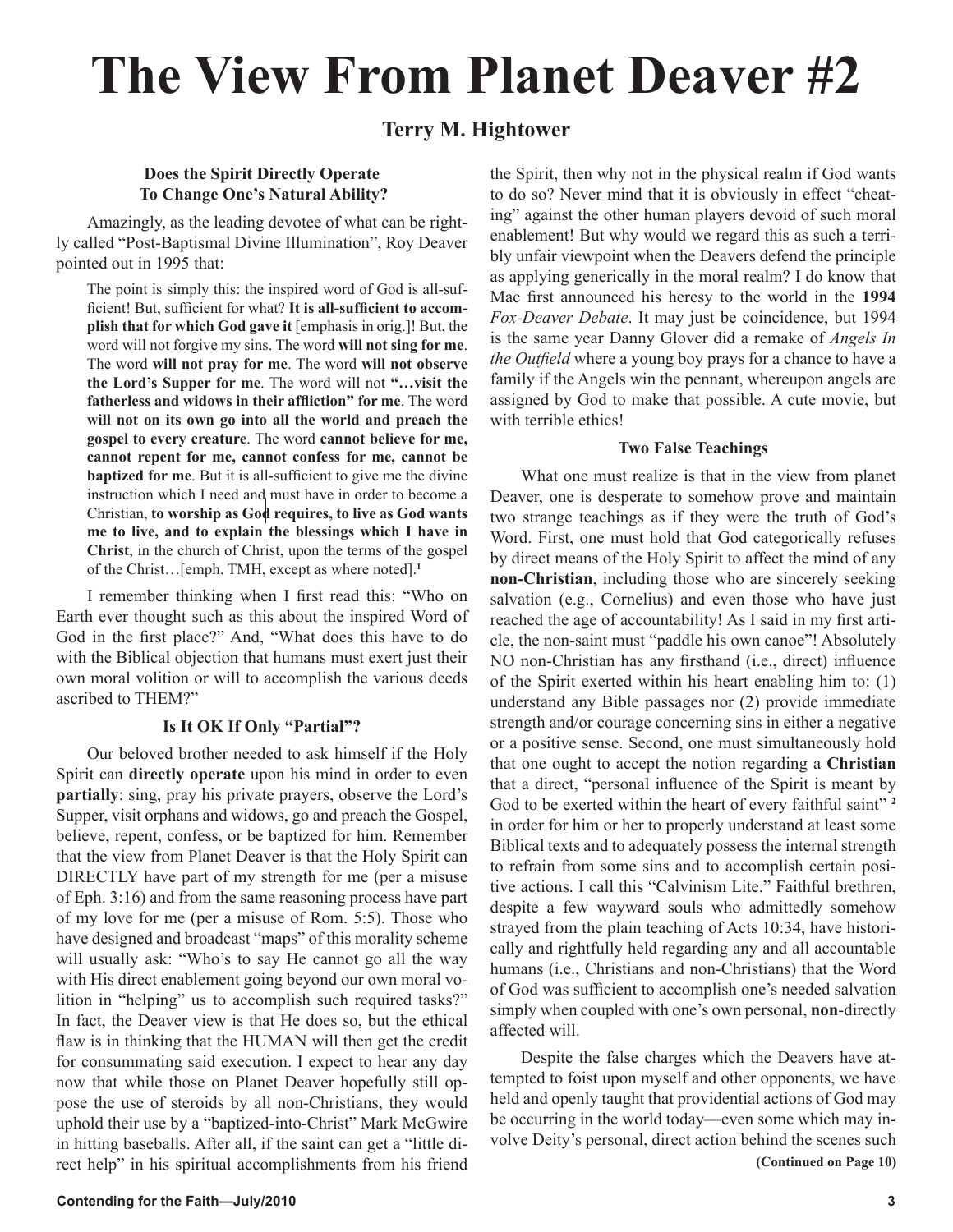#### **(Continued From Page 1)**

not accept someone's claim, "The Devil made me do it," as the old Flip Wilson line had it, in defense of an act of murder or adultery, would he? If brother Duke committed adultery against his wife, would he expect her to ignore his part in the act because he believed that Satan overpowered his will, according to his own perception of things, if he held such a view? Would he expect her to go back and reread his article and conclude that therefore she would have no right to put him away because of his perception of the matter? I suspect that he would not. I suspect also that she would not fall for the ploy either, if he tried it. Kerry understands that ideas have consequences. He also knows that the possible consequences often determine whether an idea is truly dangerous or not. Does not the apostle Paul, in fact, say of himself and certain others that **"we are not ignorant"** of Satan's "devices" (2 Cor. 2:11), thus indicating that we need to be aware of how Satan does entice people to sin?

Clearly, any view that would encourage an individual, whether explicitly or implicitly, to sin either by doing that which he must not do or by failing to do what he is obligated to do is an inherently dangerous doctrine. Kerry Duke does not seem to grasp that fact, regardless of whether it relates to one's beliefs and teachings on the work of Satan or on the work of God. When it comes to the unseen hand of God in the conviction and conversion of the alien sinner, Kerry believes that he knows that these things are carried out only through the Word, unless I am seriously mistaken as to how far the TBC crew is now willing to go with their current Spirit mania.

Does it not make a difference, brethren, as to what one believes and teaches relative to the work of the unseen hand of God in these matters? Kerry Duke needs to give an answer here to this very basic point! His answer will either sweep away all the debris of his article designed to obfuscate or it will confirm suspicions by some who think that maybe TBC and other Deaverites are ready to accept direct operations on alien sinners as well, especially in view of Mac's present day Spirit baptism doctrine.

#### **TOUCHED (IN THE HEAD) BY AN ANGEL**

 Next Kerry spends time about the work of angels in a similar vein as his ramblings on Abraham's thinking concerning the offering of Isaac and Satan's modus operandi in enticing men to sin (pp. 2-3). He states that we all agree that angels "do not work miraculously," but at one time they did work miraculously, or was the striking of the men of Sodom blind by the angels at Lot's house some sort of non-miraculous parlor trick? Did they just throw dirt in their eyes?

If Kerry Duke is going to argue that angels may do things in the realm of providence in a direct and immediate way simply because we do not see their "unseen hands" at work, then how could he know that they are not doing it miraculously? Yes, the age of miracles has ceased, but that would then imply so has direct contact with angelic beings in the world today. Surely, Kerry believes that we can pray for brethren who have certain maladies of the eye (e.g., macula degeneration, retinal tear, glaucoma, or other problems caused by diabetes or injury). Requests for such are made all the time. How would an angel go about actually carrying out God's answer to such prayer? Remember, Kerry is affirming direct spirit on spirit contact – that is the very heart of the Deaver "direct help" doctrine, which Kerry endorses. As he is quibbling about the involvement of angelic agency in such an operation in response to the prayers of saints, what would be the essential difference between an angel striking a man directly blind as in Genesis 19 or an angel directly touching with his finger, as it were, a saint's optic nerve, the macula, or whatever portion of the eye adversely affected by injury or disease today so as to help restore or speed repair of his eyesight in response to prayer? Why is the former miraculous and the latter non-miraculous, if we are to accept what seems to be Kerry's implication that such kind of direct contact occurs in response to a saint's prayers today without it being miraculous? What kind of contact is required for the result to be a miracle rather than a case of natural, providential healing?

To quibble about the degree of power will not get the job done, as that simply raises yet further problems for Kerry's doctrine. For example, at what point on a power scale would it pass from being merely providential to miraculous? Can Kerry give us this mysterious point of departure or distinction between the two levels, especially seeing that in both cases the contact or action producing the effect takes place in the same way in the head of the object of the activity in both cases? What is the essential difference between Jesus literally, physically touching a man with a withered hand and the Holy Spirit literally contacting (touching) the physical heart of a saint to help him recover from a severe heart attack? Will Kerry contend that it is only in the degree of power exercised by God in the matter? If so, then let him tell us at what point does one pass from an action being purely providential to that which is miraculous.

He may quibble that the difference is simply one of visible discernment or verification – viz., the first action is more directly observable as to its effect than the latter and so is miraculous, while the latter is not. Thus, it would be, according to this quibble, simply a matter of observation rather than amount of power (or, at least, a combination of the two) that makes a specific action miraculous as opposed to non-miraculous. But this quibble suffers from an implicit limiting of the miraculous only to that which is observable. While the word *seemeion* ("sign," mark," or "token"), as also the word *teras* ("wonders"), involves this idea of visible or tangible observability, there are other terms (e.g., dunamis, charisma) for miraculous acts that are not necessarily visibly observable. The word *dunamis* refers mostly to miraculous power or working in a general sense, whether externally observable or not. It could be used (and was) of any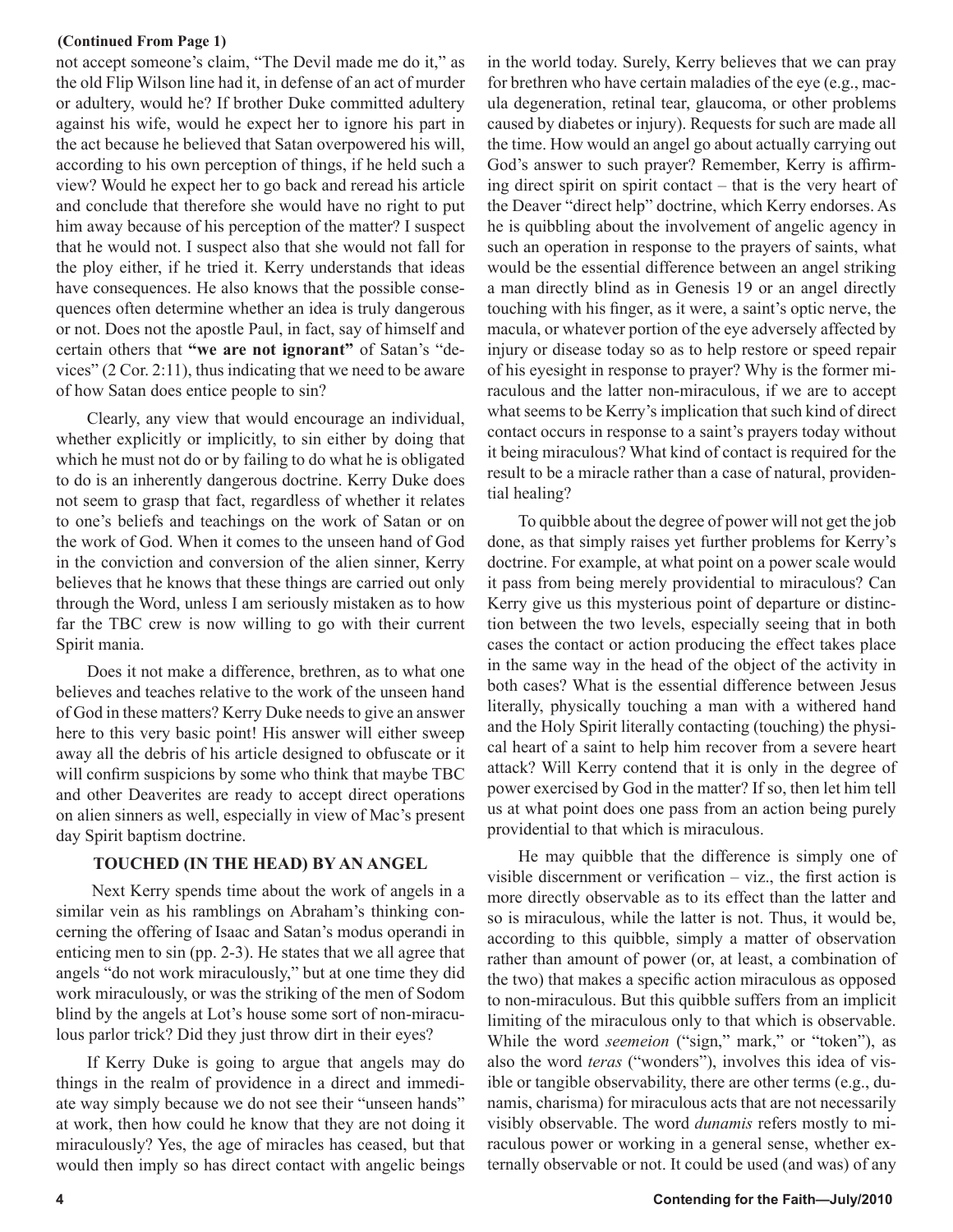extraordinary power (i.e., any power that was beyond the ordinary power available in the natural realm, including the innate abilities and power of man) expended to accomplish a particular act. The word charisma or charism is used of the spiritual gifts imparted by the Spirit, many of which clearly involved an interior working of the Spirit upon or within the human spirit. Some of the miraculous gifts of the Spirit listed in 1 Corinthians 12 fall within this latter category of miraculous activity. Prophecy, for instance, was a miraculous gift (charisma) available through the Spirit, but the action involved in it took place within the spirit of the human agent under the direct control and guidance of the Holy Spirit. The inspired Record says, **"…holy men of God spake as they were moved** (lit. borne along) **by the Holy Spirit"** (cf. 2 Peter 1:20-21). Certainly, when the prophecy involved the foretelling of future events that were to occur within an observable time frame for the parties involved there was then some measure of observability as to the effect in the long term; however, the miraculous action itself was otherwise unobservable. Much of prophecy also involved forth-telling, inspired preaching. This was, without doubt, its most common use. How then would visible observation verify the miraculous activity involved in the process? The use of the teras and seemeia kinds of miraculous workings was, in such cases, then the principal means of verifying these other kinds of workings going on internally (cf. Heb. 2:2-4; Mark 16:20). Miraculous wisdom was also available to certain in the first century A.D. (1 Cor. 12:8). Certainly, one could in time see the benefits of the activity but the miraculous action itself may have actually occurred days, months, weeks, or even years prior to any practical fruition of the exercise of the gift in a specific instance.

I know for certain that Mac Deaver's book teaches that God directly – without means – touches both the mind and the body of the saint so as to effect healing today (*The Holy Spirit,* pp. 215-226). I would assume that Kerry agrees with Mac on this matter. He implies that he does on page 3 of his article. Kerry admits that the angels "do not reveal themselves today as they did in Bible times; they do not deliver verbal revelation today," but seems to hedge on the matter of their "ministering" to the saints. Do they make direct contact with the mind and body of the saint? Kerry needs to tell us plainly whether he believes such is the case, or else his meanderings here, like that on Abraham and Satan, is just so much folderol, misdirection, and smokescreen.

Are we seriously to believe that there are "angels in the outfield" pulling back foul poles, as it were, or causing pitchers to throw "dipsy doodles" that otherwise would not occur? Kerry's speculations tend to such conclusions.

#### **SPECIAL PROVIDENCE AND MORE MEANDERINGS**

Kerry in the midst of the same lengthy paragraph on angels suddenly switches to a discussion of "special providence." Like the batter who is constantly moving his feet and hopping in and out of the batter's box in a baseball game to confuse the pitcher or throw off his timing, our brother seems more to be intellectually fidgety and unable to focus on matters at hand. He just strings together these roaming and disconnected thoughts that somehow are supposed to lend to the conclusion he asserted earlier concerning how "the unseen hand of God works."

The argument he ultimately is trying to fashion is actually a species of *argumentum ad ignorantiam*. It is implied by Kerry that if one does not know everything as to how God does a particular act or causes a particular effect to obtain then he cannot ever say that he knows it is not direct or immediate in relation to the mind, body, and spirit of the saint. Yet, Kerry has admitted that he himself knows that whatever happens it is non-miraculous, thus implying that one can know certain things about the matter without having to know everything about it.

Notice the following statement and questions from him in this regard:

Consider the broader subject of God's special providence. Do we comprehend how it works? Do we even begin to understand how God answers prayer and intervenes in the world without removing man's free will? (p. 3).

One will observe his use of the word *comprehend*, which refers to a complete (hence comprehensive) knowledge of all matters pertaining to the subject in question. Its use implies that one must have such a degree of knowledge on the subject of special providence before he can reject the direct help doctrine to which Duke and company are so wedded. Again, the implied argument is a species of *argumentum ad ignorantiam*. Because one may not know everything about a matter, it does not follow that he cannot know anything about it. There is a much better word for use here – *apprehend*. One can apprehend certain things on a given subject without having to comprehend the subject. I can apprehend certain facts about God's operation in providence without having to comprehend every aspect of the subject. I can know, for example, that God exists, and yet not know everything about the nature of God. I can thus apprehend the fact of God. I can apprehend that God works in providence. I can even apprehend certain logical limitations (in addition to Scriptural ones) that necessarily inhere in how God operates in special providence. Yet, I do not have to claim (and am not obligated) to know everything about special providence in order to apprehend these logical (and necessary) facts. Perhaps, Kerry Duke should go back and re-read Mac Deaver's booklet, *Can We Know Truth?*. This epistemologically agnostic approach he has taken in his article makes a mighty poor defense for their Holy Spirit theories.

Yet here goes Kerry Duke again: "Do we know how God protects us when we pray, 'Lord, please keep us safe as we travel'?" There are some things we can know that bear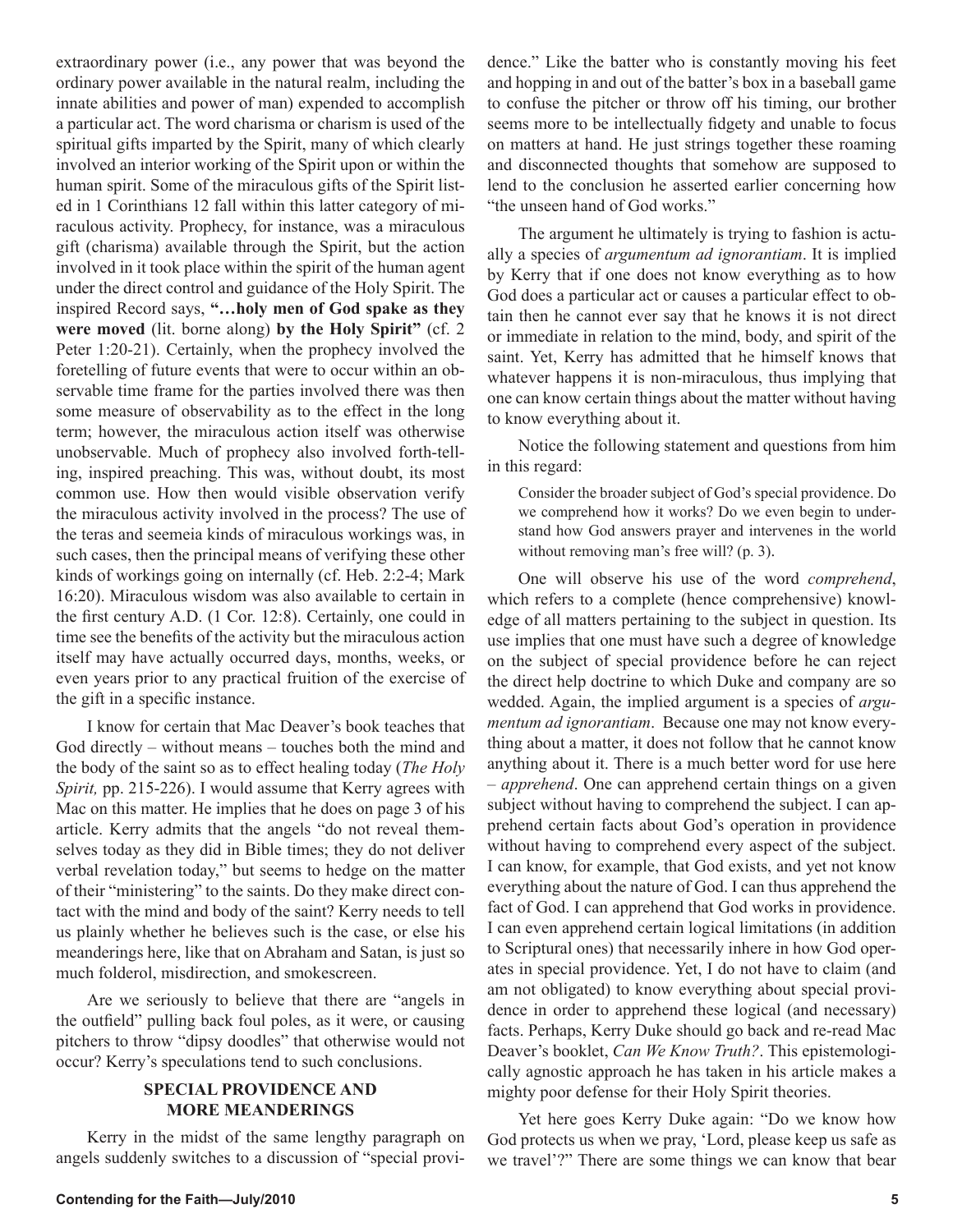on this point, despite Kerry's obvious attempt to bury the subject in agnosticism. We can know, for example, that God is not going to suspend the four basic laws of motion. We also know that He is not going to set aside the law of gravity or the two laws of thermodynamics. We know further that, on the basis of what has been termed the Divine principle of the utility of power, God is not going to buckle up the seatbelts for us, if we should forget. Maybe Kerry would have us to believe that guardian angels do such mundane things for the saints in response to prayers.

But Kerry is not done with this agnostic defense. He asks, "Do we understand how God answers a brother's prayer like 'Lord, please help the speaker to remember what he was prepared to say'?" This is a prayer that Deaverites appeal to as proof that a direct operation of the Spirit on the saint must occur, simply because some brethren may periodically pray it. Obviously, truth is not, however, established by how an uninspired person may pray. If a child of God mistakenly were to pray directly to Mary would that make her a Goddess in the real and meaningful sense? Is she a Co-Mediatrix as Roman Catholicism teaches, simply because some may pray a prayer to that effect? Prayer must be according to God's will, which certainly includes what God has authorized concerning prayer, for it to be acceptable (1 John 5:14-15). We know that whatever the brother is praying for it cannot be that which involves God placing in the mind of the individual the words to use in the lesson, for such, by definition, would be inspiration (cf. 1 Cor. 2:9-16; 2 Tim. 3:16-17; 2 Peter 1:20-21). In fact, was not the function of the Holy Spirit in the apostles to **"bring all things to"** their **"remembrance whatsoever"** Christ had **"said unto"** them (John 14:26)? Does brother Duke take this prayer to include that kind of reminding? If Kerry is implying that God actually "prods" the memory (mind) by giving it words (i.e., information), which formerly it knew but forgot, in a direct and immediate Spirit upon spirit fashion, then what is the difference between this and the inspiration promised to the apostles in John 14:26? Does Kerry believe that Christians today have exactly what the apostles had in John 14:26? And if God directly, immediately by His Spirit operating upon the human spirit gives even one word to the saint's memory (mind), then why not two? If He may under the current system of special providence give two, then why not three? And so on, until everything He has ever said is brought to remembrance in response to the prayer? If he answers in the affirmative, would not Kerry then be saying that this is the way in which God answers that prayer – by giving information directly to the mind? Furthermore, when one asks for help in understanding God's Word does that mean that God answers the prayer by giving additional information on the subject essential to its understanding in fulfillment of the prayer? If so, then why would that not be a case of Divine revelation, which again implies inspiration? Let Kerry wrestle with these matters for a while before so

arbitrarily pronouncing any knowledge on this subject to be out of bounds.

Yet, here he goes again, stating: "Anyone who thinks he has the answers to these questions is unaware of his own ignorance" (p. 3). Amazingly amazing! Does Kerry profess to know that God gives direct information to the mind of the person for whom the brother prays? (Mac certainly makes such grandiose claims in his book.) Or, is the TBC Dean confessing that he is "unaware of his own ignorance" in the matter?

Although he pleads ignorance here, does he not elsewhere actually seek to convince us that he has certain knowledge, which knowledge he contends completely eludes the rest of us? If so, it is then a feigned humility that Duke promotes here. It is stunning how these brethren present themselves as the voices of reason and humility, while at the same time being so obviously unreasoning and tooting their horns announcing their act of spiritual alms giving in being willing to fellowship us ignorant folks. We are reminded of Malcolm Hill's own arrogantly-stated and self-contradictory postulates that 1) we cannot know anything as to how the Holy Spirit operates with regard to helping the saint but 2) he knows that it must be direct and immediate Spirit upon spirit contact, and if one does not believe that then he does not really believe that the Spirit is doing anything. Mac Deaver spends a couple of chapters in his book on this latter theme alone (chapters IV, V, pp. 59-95).

But watch carefully now that very attempt – much sooner than one would have expected, and with such arrogance so as to deny utterly the ability of others to know the truth to these questions, while arrogating to themselves such knowledge. He writes:

And a pat answer like "well, God does these things through natural law" is a hollow response. If God actually works through the physical environment to accomplish His providential purposes, then He must act upon that environment, that is, He must do something to it. Brethren are often imprecise and incorrect in their choice of words on this topic. They sometimes make statements about providence without realizing, much less believing, the implications of what they have said; and yes, it is good to clarify the nature of providence because of this misunderstanding (p. 3).

Yea, verily! Our brother is a classic example of his own criticism! The principal issue over the direct help doctrine is the matter of direct Spirit upon spirit contact to effect an outcome that otherwise could not obtain. The question is not whether God can operate within the scope of nature, for most certainly He can. But at the point that He employs means beyond Himself and thus His own raw, innate power to do a thing, then the activity ceases to be direct in any meaningful sense and therefore by definition becomes indirect. What Kerry Duke, like Malcolm Hill, clearly fails to grasp is the fact that the direct help doctrine depends on di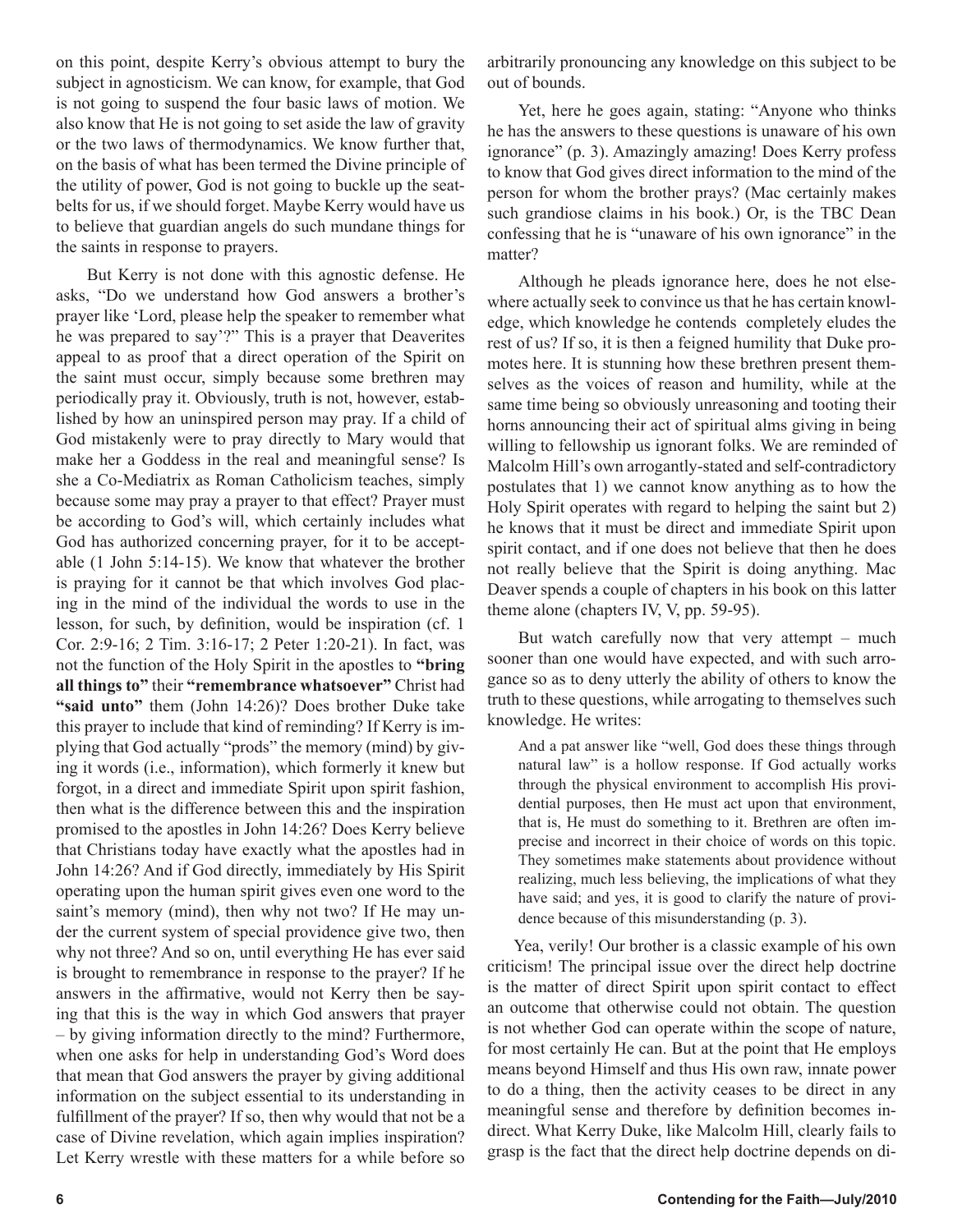rect Spirit upon spirit action. Postulating an action involving a chain of causality that terminates in the use of means will not establish the "direct help" doctrine. The action at the point of contact is then by definition indirect. In fact, at the point means is used a chain of causality ceases to be direct.

In quibbling about providence, Kerry, like both Malcolm Hill and Mac Deaver, is in reality then making a red-herring argument to divert the issue from that of the nature of moral influence, which pertains to right and wrong choices and the functioning of man's moral faculties, to the realm of special providence, which though somewhat interrelated is nonetheless a distinctly different subject relative to Divine activity. Also, they are guilty of fallaciously arguing from *ignoratio elenchi*, the fallacy of proving or trying to prove the wrong conclusion. Let us suppose, for example, that one could prove that God directly and immediately heals a person without the use of any means (e.g., medicines, doctors, rest, exercise, diet, therapy, et al.) intervening between Himself and the saint in the realm of special providence. How does proving that demand the conclusion that Deity directly through the personal contact of the Holy Spirit upon the human spirit of the saint strengthens him spiritually so that he is empowered to choose to do a specific act X or avoid a specific temptation Y or overcome a specific trial Z? There is no necessary relationship between the two premises so that the former demands the truth of the latter. So we pass on from the rest of Duke's ramblings here to the real crux of the matter – the work of the Holy Spirit.

#### **THE DEVIL IS IN THE DETAILS**

Kerry asserts: "If dividing over how the devil tempts us is unjustified, then so is dividing over how God the Holy Spirit helps us" (p. 3). Oh, really? Well, we have dispensed with the Devil tempting us quibble earlier by answering his assertions on how the Devil influences people to commit sin. Unless Kerry is ready to take the position that Satan gives the exact words and formulates the precise thoughts from his mind to the mind of the human agent directly and immediately by contact of his evil spirit upon the human agent's spirit, then Kerry has no real parallel in his argument.

I must say that reading his article has influenced a desire in me to want to watch some Flip Wilson reruns. Kerry may be giving credence to Geraldine's axiom of behavior after all (NOTE: written with tongue firmly in cheek!).

#### **POINTS OF AGREEMENT? -- THE HIDDEN BALL TRICK**

There is an old play in baseball called the hidden ball trick. A fielder hides the ball and holds it waiting for an opponent, who is a base-runner, to step off base far enough so that the fielder can tag him with the ball for an out. It is a rouse. It is designed to deceive – to lull an opponent to relax enough to get caught off base.

Now brother Duke pulls his own version of the hidden

ball trick by going through several points of supposed agreement. These are designed to emphasis the union that ought to exist despite differences over this subject by reminding his opponents of their many points of possible agreement. This approach too is fallacious in that it fails to address their real essential difference, which places the two views poles apart. It is like a proponent for the use of the mechanical instrumental in worship arguing for acceptance and tolerance of the piano on the basis that his opponents hold numerous views similar to or the same as his concerning worship – e.g., both (supposedly) believe that Bible authority is essential, both believe that we must please the Lord in our worship, both believe that worship must come from the heart, and both believe that we must therefore be sincere, so that sincerity is essential in our worship, et al. However, just like with the MI crowd, the reasoning simply does not get Kerry where he wants to go. There are more than sufficient reasons why that doctrine must be rejected by all right thinking people – one of which is the Bible doctrine of personal accountability, but that is reserved for other articles to address more fully. Back to brother Duke's attempt for now!

Duke thus writes in his article:

We agree that He {God the Holy Spirit} does not work miracles or impart revelation today. We agree that the strengthening of Ephesians 3:16 is non-miraculous. We agree that it does not violate man's free will. We agree on the nature and limits of this strengthening, and yet brethren quarrel endlessly and refuse to fellowship each other over the question of the unseen hand of God in this matter! (p. 3).

One of the self-apparent problems with Kerry's statement is that his position implies just the opposite about what he claims to be in agreement with us. His position implies that the direct actions of the Holy Spirit are miraculous, despite what Kerry claims to the contrary. His position also implies that the strengthening of Ephesians 3:16 is miraculous. And, further, his position implies that man's free will is violated by the Spirit in this direct operation. Finally, we also definitely do not agree "on the nature and limits of this strengthening." In fact, these specific points are at the very heart of the dispute over the doctrine. Kerry contends that the action involved in the strengthening is direct and immediate, and that it thus involves direct contact of the Holy Spirit upon the human spirit of the saint. While he may verbally limit it to a "non-miraculous" effect, he does not define just what the term miraculous really even means here. We are left to take his word and conclude that he means basically the same thing that we mean. Well, Todd Deaver held to this same view and stated the same limitation but is now out in spiritual Lalaland involved with an apostate bunch promoting present day spiritual gifts, including the gift of "apostolic authority." I feel certain that Todd would most likely differentiate between these supposed spiritual gifts and miraculous powers like raising the dead or causing the congenitally blind to see in regard to the degree of power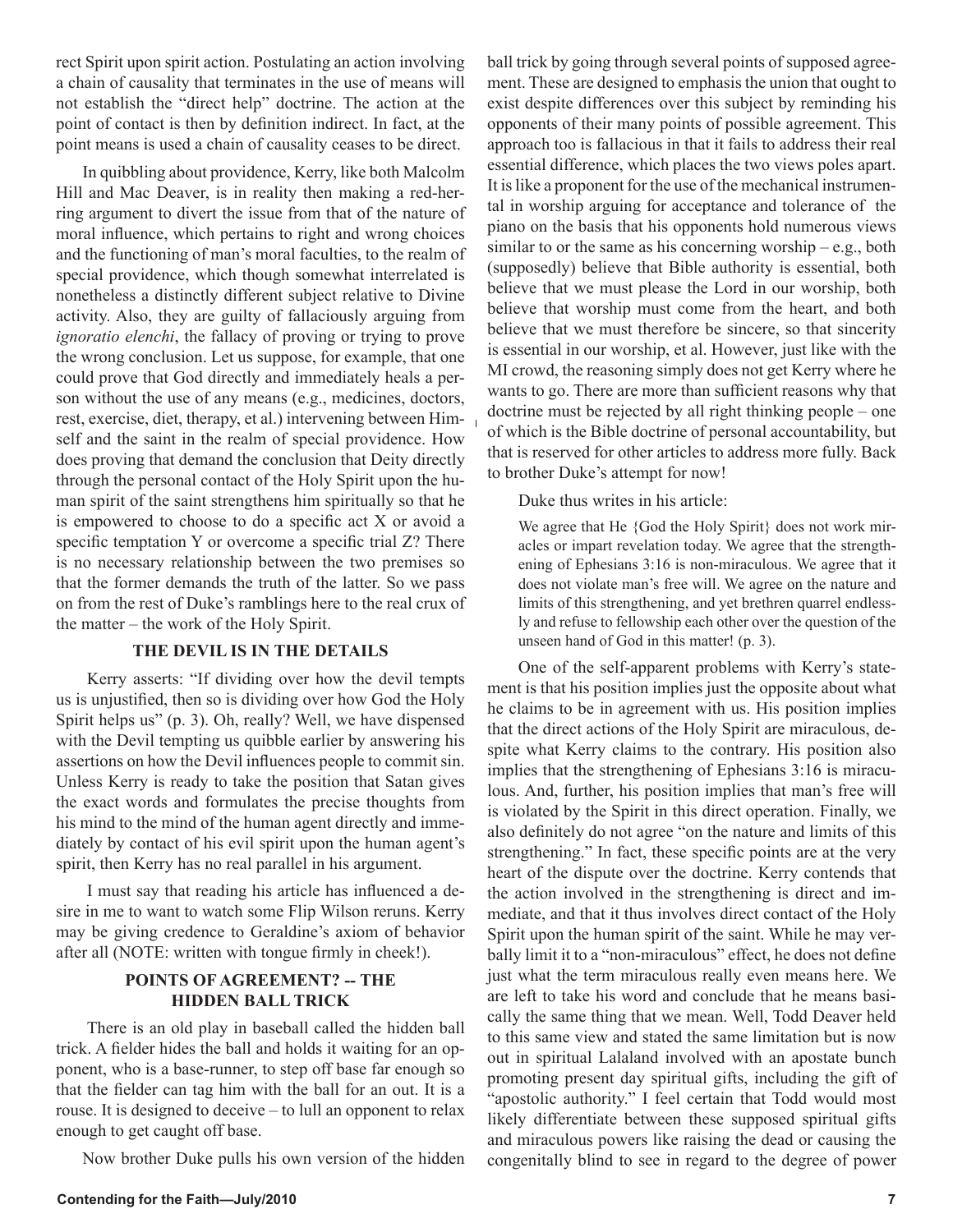expended through the actions, but time will eventually erode even that distinction. It should be noted that Todd is one of the people credited by Mac as having convinced him of present day Spirit baptism. How far behind his advance into apostasy in these matters are Mac, Malcolm, and Kerry?

Kerry needs to read Mac's book a little more carefully as well. Mac has made it quite clear that he holds his doctrine to be absolutely the truth and that failure to accept it will doom the church to failure. Hear him: "If we have a future at all, we will have to come back to the truth on effectual prayer and the work of the indwelling Spirit" (p. 334; cf. p. 338). He made this statement just after a lengthy dissertation contrasting his view with that of those who oppose him. Kerry Duke then cannot have it both ways. He cannot contend that this is a dispute over matters of indifference, matters of judgment, while they make statements that imply that unless one accepts their view then the church has no future. One cannot claim, as Mac has done against his opponents, that they are "killing churches," and expect us to take seriously Kerry's words here. Mac never has repented of that diatribe, and even defends it in his book.

Kerry Duke, like Malcolm, resorts to a phony appeal for tolerance, despite the fact that Mac has repeatedly shown to be one of the most intolerant in the dispute. Talk to preachers who have lived in areas where the Deaver doctrine is strongly held and see how they have been treated when they voiced concerns about it! Go to Denton, TX, and see the results of Mac's tolerance and that of his cohorts at Sherman Drive! Talk with brethren who have been the targets of attack from the prophet of Schaumburg, IL, one of Mac's biggest supporters, and his allies in that area! No, brethren, the tears for tolerance are crocodile tears. Liberals cry for peace and tolerance when they have little power in areas, but intolerantly flaunt power when and where they have it.

#### **IS IT REALLY "MUCH ADO ABOUT NOTHING"?**

Kerry takes a final big swing at finding common ground with Mac's opponents. But the ground is really doctrinal quicksand for the Lord's people.

If one were to believe Kerry Duke, the entire controversy over the Holy Spirit centered on the teaching and work of Mac Deaver is overblown hype. But is that really the case? Listen to Kerry once more try to convince folks that they need just to chill out and let Mac run about teaching his doctrines without calling him and his supporters to task for it. Kerry writes:

One brother says the Spirit acts providentially on the physical realm to affect the Christian's spirit. Another brother says the Spirit affects the Christian's spirit in a spiritual way without the link of the physical medium. But the effect is the same. The result is non-miraculous and non-revelatory. In either case, God is acting. The theories differ, but the basic beliefs and the end result are the same. Why on earth are brethren acting as if this difference in theory is a weightier matter of the law and the greatest doctrinal challenge to the church of the Lord in this century? (p. 3).

Of course, Mac Deaver and his compatriots are the ones affirming that "the Spirit affects the Christian's spirit in a spiritual way without the link of the physical medium."

It will be observed that Kerry adopts seemingly innocuous language to describe it. He scrupulously avoids the idea of direct and immediate Spirit upon spirit contact as being necessarily involved in the theory. He also ignores the fact that this direct operation of the Holy Spirit is designed to affect the Christian's moral choices and actions.

If the Spirit is directly in this fashion supplying even a modicum of power, above and beyond the natural, native, and latent powers of man to respond to God's Word, in order to enable a Christian to decide to do or actually do a moral action that he otherwise has insufficient power to choose to do or insufficient power to execute, then in some measure, according to this theory, his free will is being affected, despite Kerry's claims to the contrary. At the very least it is being subverted in some measure by the Spirit's operation, for the party is being caused to choose to do something that he otherwise could not choose or empowered to do something that he otherwise could not do. If the Spirit does this, then in reality it is not the individual saint choosing to do it, but rather being made or compelled in some measure to do it. If such be so, then what kind of obedience is that? As this then affects the doctrine of salvation as it concerns the moral choices and actions of the saint in remaining saved, then is it not really a big deal after all? How can it not be? If a doctrine implies a fatal doctrine, then does not that doctrine concern a "weighty" matter? Furthermore, if God makes this power available to the saint to keep him saved, then why not also to the alien sinner to save him in the first place? Indeed there are challenges to living the Christian life wherein strengthening is needed, but even so there are challenges also to one's choosing to become a child of God, especially in the face of brutal persecution. If the alien sinner has the natural, native, and latent power in himself to choose to do what is right in becoming a child of God, then certainly the saint has the natural, native, and latent power in choosing to live as a child of God ought to live. Or, are we to believe that becoming a Christian robs the latter of his natural, native, and latent powers?

No, the two "theories" that Kerry describes are not ultimately the same. They are poles apart in their final conclusions. The first maintains the integrity of the doctrine of human freedom of will, while the second implicitly impeaches it.

 Again, Kerry also needs to re-read Mac's book wherein he rails against the former view repeatedly as deistic, selfcontradictory, robbing the church of any real future, et al. To Kerry, as to Malcolm, I say, "Physician, heal thyself!" Brother Duke needs to tend first to the crowd with whom he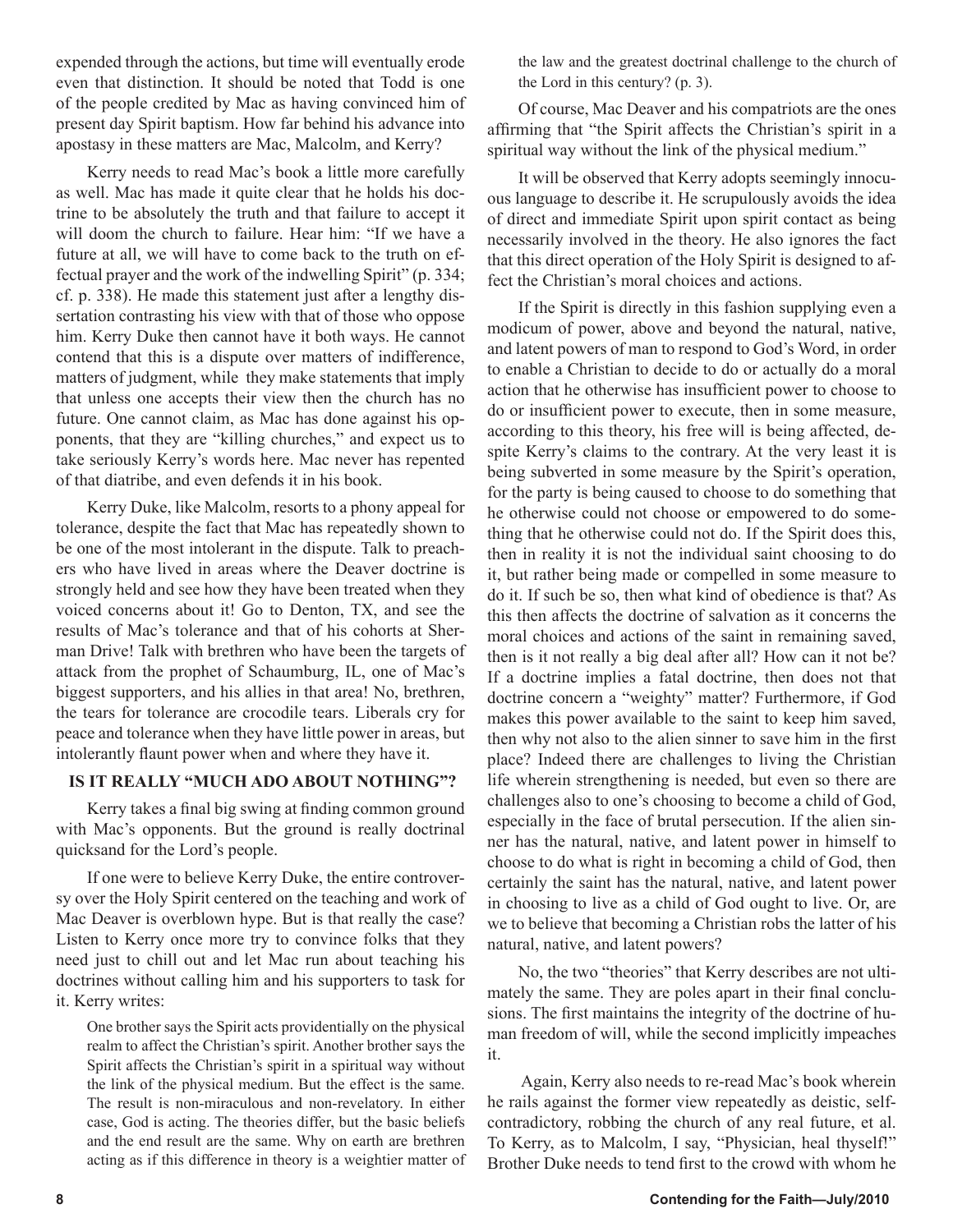hangs in this matter, if he is so genuinely concerned about what each group is saying about the other.

Furthermore, he needs to address Mac's teaching that the Holy Spirit directly, immediately enhances "the capacity" of the saint (thus above and beyond his natural, native, and latent powers) "to comprehend" the Word of God by this Spirit upon spirit contact (Deaver, pp. 108-110, 224-225). Mac also implicitly affirms in his book that information that is necessary for the saint to understand God's Word is also given by this Spirit upon spirit contact, though it is not new "source" information. He claims that the Spirit was directly, immediately reminding him as to "what to say and how to say it" in his debate with Bill Lockwood (p. 224). Well, "what is said" is words, and "how to say it" also implies the use of words, which are the medium of human speech. So, Kerry's claim that Mac Deaver's view is "non-miraculous and non-revelatory" is purely bogus. Opposition to it is required, regardless of whether or not Kerry thinks this is "the greatest doctrinal challenge to the church of the Lord in this century" or a doctrinal challenge to the church at all.

The Dean of TBC needs also to re-read Mac's book relative to the issue of present day Holy Spirit baptism and tell us plainly whether or not he agrees with Mac's doctrine in this regard. And he needs to stop obfuscating that this is a dispute over just how the Holy Spirit indwells the Christian. It is not. There are many opponents to the Deaver doctrine who believe firmly and sincerely in the personal indwelling of the Spirit. Yet they are not in agreement with him on his direct help theory, as well as his present day Spirit baptism heresy. The indwelling is yet another red herring argument. A dean in a school designed to train preachers ought to know better.

#### **CONCLUSION**

Once more we have been treated to an attempted defense of the indefensible doctrines of Mac Deaver by an associate of his at TBC. Obviously, the school is intent on carrying his water in this matter, and its administration seems determined to alibi for Mac's error with some of the most silly claims, self-contradictory assertions, and self-serving special pleadings that we have been exposed to in many years on the subject of the Holy Spirit.

I came out of hard core Calvinism, and to be certain Mac Deaver's doctrine is not Calvinism. Rather it is Wes-

**2009 CFTF BOUND VOLUMES AVAILABLE WRITE, PHONE OR E-MAIL US TODAY FOR YOUR COPY. ORDER AN EXTRA COPY FOR A FRIEND. \$8.00 Per Vol.& \$3.00 S&H**

**Send Your Orders to: CFTF, P.O. Box 2357, Spring, TX 77383-2357 Texas Residents Add 7.25% Tax**

leyan Arminianism, also simply called Wesleyanism after John Wesley. One would think that a Bible college would have at least one competent student of church history who would be able to see the self-evident marks of this teaching in their own midst.

No, friends, "there is no joy in" Cookeville – mighty" Kerry "has struck out."\*

\*My apologies to Ernest Lawrence Thayer, author of the charming poem *Casey at the Bat* (http://www.poets.org/viewmedia.php/prm-MID/15500).

> **—607 72nd St. Newport News, VA 23605**

### **FREE CD AVAILABLE**

*Contending for the Faith* is making available a CD-ROM free of charge. *Why is this CD important? ANSWER*: It contains an abundance of evidentiary information pertaining to Dave Miller's doctrine and practice concerning the re-evaluation/reaffirmation of elders, MDR, and other relevant and important materials and documents directly or indirectly relating to the Brown Trail Church of Christ, Apologetics Press, Gospel Broadcasting Network, MSOP, and more.

To receive your free CD contact us at *Contending for the Faith*, P. O. Box 2357, Spring, TX 77383-2357, or email us at dpbcftf@gmail.com.

**If you desire to have a part in the distribution of this important CD you may make your financial contributions to the Spring Church of Christ, P. O. Box 39, Spring, TX 77383.**

# **2010** *CFTF* **SPRING CHURCH OF CHRIST LECTURESHIP BOOK** *Profiles in Apostasy #1*

**\$20.00 Plus \$3.00 S&H**

**SEND ALL ORDERS WITH PAYMENT TO:**

*Contending for the Faith* **P.O. Box 2357 Spring, Texas 77383-2357**

**Texas residents add 7.25% tax**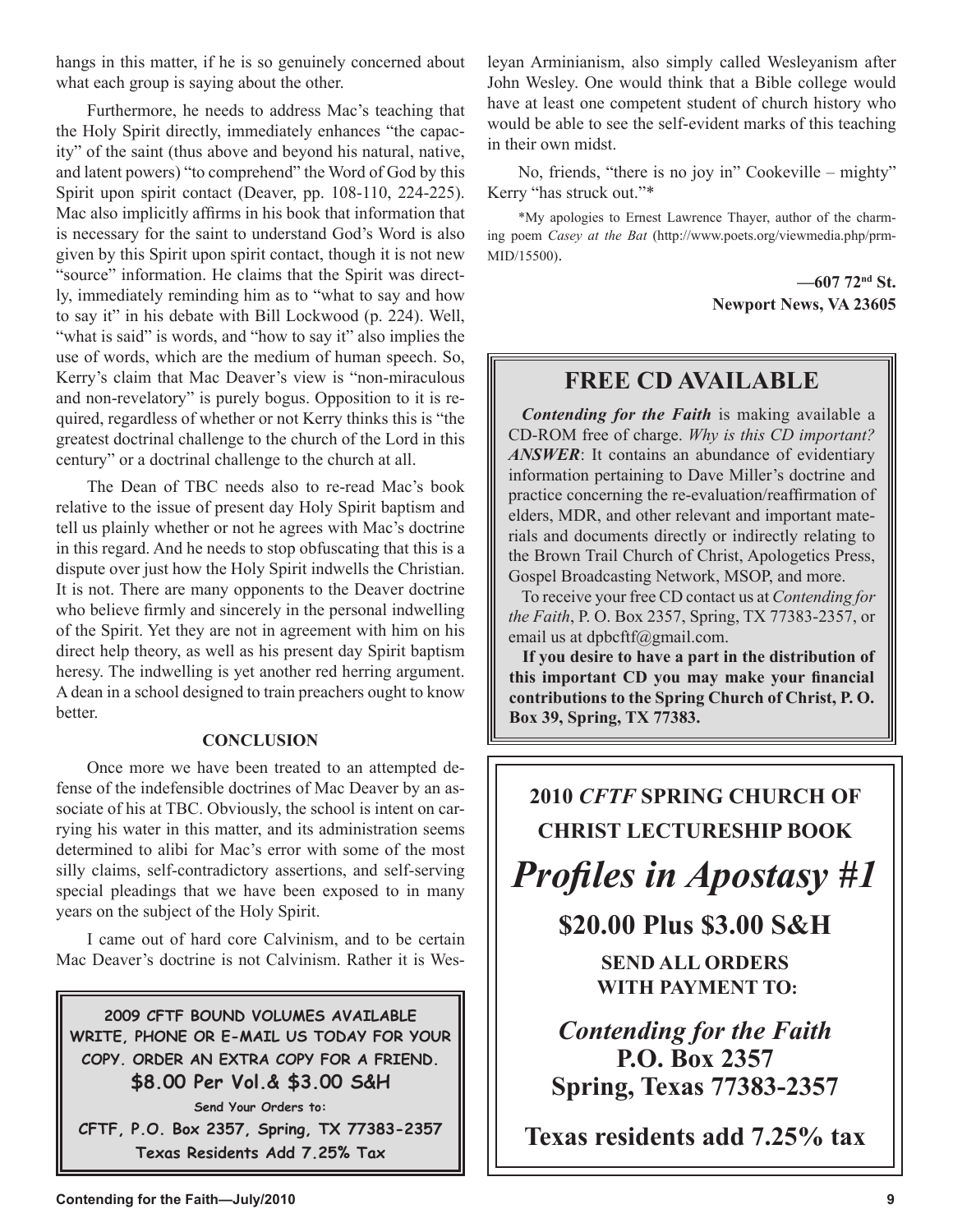#### **(Continued From Page 3)**

as the creation of the soul (Zec. 12:1; Ecc. 12:7; Isa. 57:16) or unseen actions by angels (as in Luke 16:22) but NOT those of the movie *Angels In the Outfield* unfairly affecting physical outcomes nor any directly affecting human moral actions.**<sup>3</sup>** To my knowledge no faithful, thinking Christian has ever maintained that there are no indirect actions to the human mind which may occur in the world that could aid man's accomplishing salvation in addition to (or likely stemming from) the teaching of the Scriptures. What we do adamantly deny is that the Spirit today works directly upon the mind of the saint OR non-saint to enable them to personally understand or obey God's written Word. This is certainly more consistent than those on Planet Deaver who are in actuality only One-half (i.e., Saints Only) Anti-Calvinists! Faithful Christians have always rightly opposed the denominationalist in his claim of a need for a Direct Operation of the Spirit as a sort-of "STP additive" above and beyond God's divine Word in order to bring about the sinner's salvation. This has commonly been called "The All-sufficiency of the Bible"!

#### **Division On Planet Deaver**

 Our beloved brother Roy is now deceased, but his son Mac Deaver assumed the role of "brotherhood revisionist" regarding the Holy Spirit and has gone much further than Roy, even to the point of believing that God directly affects his mind during his sermons and Bible classes, and more recently to arguing that all Christians are baptized in both water and the Spirit today.**<sup>4</sup>** Just to read the introduction to his 2007 volume is to be amazed at how Mac's ego has somehow compelled him to make incredible condescending and outlandish statements, some of which could have easily come from the mouth of those whom even Mac regards as liberal concerning the Holy Spirit. Taking a page from the typical leftist and forgetting that none of his degrees are in psychology, Mac "couches the contender" by way of psychoanalysis in saying:

…the Holy Spirit has been the much neglected member of the Godhead during my lifetime….the enormous importance of 'getting it right' has evaded the brotherhood during my day, generally speaking. While we 'got it right' on other fundamental issues and even contested these in public debate, whenever there was a public test of the accuracy of our views on the Spirit, it was usually with a member of a denomination, whose views on other matters so prejudiced us against him that any truth with regard to the Spirit that he held was likely to be overlooked….I have lived to see that 'gospel preachers' at times simply do not know what they are doing with regard to the Spirit at all. If such men would simply be silent, that would be a help.**<sup>5</sup>**

This can only mean that based upon their beliefs and actions brethren like Thomas B. Warren and Roy C. Deaver (in earlier years) not only neglected studying the Holy Spirit, allowed prejudice to cloud their thinking in opposing any and all claims by denominationalists to possess Holy Spirit baptism, but they at times simply didn't know what they were doing with regard to the Spirit at all!

 So according to "Passive Sanctification Mac," it would have especially helped if Tom Warren had been silent instead of moderating for and helping David Lipe be so vocally powerful in teaching that to claim Holy Spirit baptism equaled claiming the miraculous. See this in his well-known 1976 debate (still in print!) with the United Pentecostal (Jesus Only-in-the-Godhead) Billy Lewis. Though having it right on other fundamental issues, Mac must maintain that neither Warren nor Lipe ever learned that they were so prejudiced against Lewis that they missed his "truth" about every Christian getting Holy Spirit baptism (cf. "all flesh" on Charts M-5, M-5A, and M-5B)! One should buy this great debate and in particular notice Charts M-10, M-18A, M-20, M-22, M-23, M-24, M-26, M-130, and H-10, because we are now expected to believe that Mac has "got it right" in affirming with Lewis (cf. Chart M-130) against Lipe and Warren (and Roy!) that we can get TWO (water and Holy Spirit) baptism out of the "ONE baptism" of Ephesians 4:5. The Warren-Lipe Chart M-130 (on Eph. 4:5) was headed "LEWIS REJECTS THE BIBLE" for Lewis' getting ONE out of THREE on the Godhead and for getting TWO out of ONE on baptism! So Thomas B. Warren held the position (as most of us still maintain) that "MAC DEAVER REJECTS THE BIBLE" too! It is just too bad that Warren and Roy Deaver are not around today to help Lipe debate this with Mac. Though I'm quite sure that Billy Lewis did not get his "two-out-of-one" doctrine from the "Schaumburg (Illinois) Seer," I do know that Mac's source for such was his fellow Divine Illuminationist in that city—Glenn Jobe). I hope that the reader will realize that both Jobe and the Pentecostal preacher Lewis got such a notion from the same source (cf. John 8:44), whereas Tom's, David's, and Roy's came from the Bible.

#### **When Being Silent Would Have Helped**

Would to God that such men as Roy, Mac, Weylan, Todd, and Glenn Jobe had simply been silent, instead of "enlightening us" during their ever-changing odyssey of discovery from (alleged) darkness into (alleged) daylight about the Holy Spirit! Where we once were united without such (purported) superior knowledge and information from Planet Deaver, we are now tragically divided. For some curious reason even those of us maintaining a literal indwelling of the Spirit have not gotten the SAME (alleged) divine illuminations as these mighty thinkers! In fact, even Todd Deaver has now defected to new, liberal positions on Christian fellowship in opposition to Mac, Weylan, and Glenn.**<sup>6</sup>** Who then can blame myself and others for being confused as to the Spirit's (alleged) direct operation upon these men and where it has or may take them in the future? BUT PLEASE NOTICE: The rest of us who deny any such (alleged) direct action by the Spirit upon our human spirit are just holding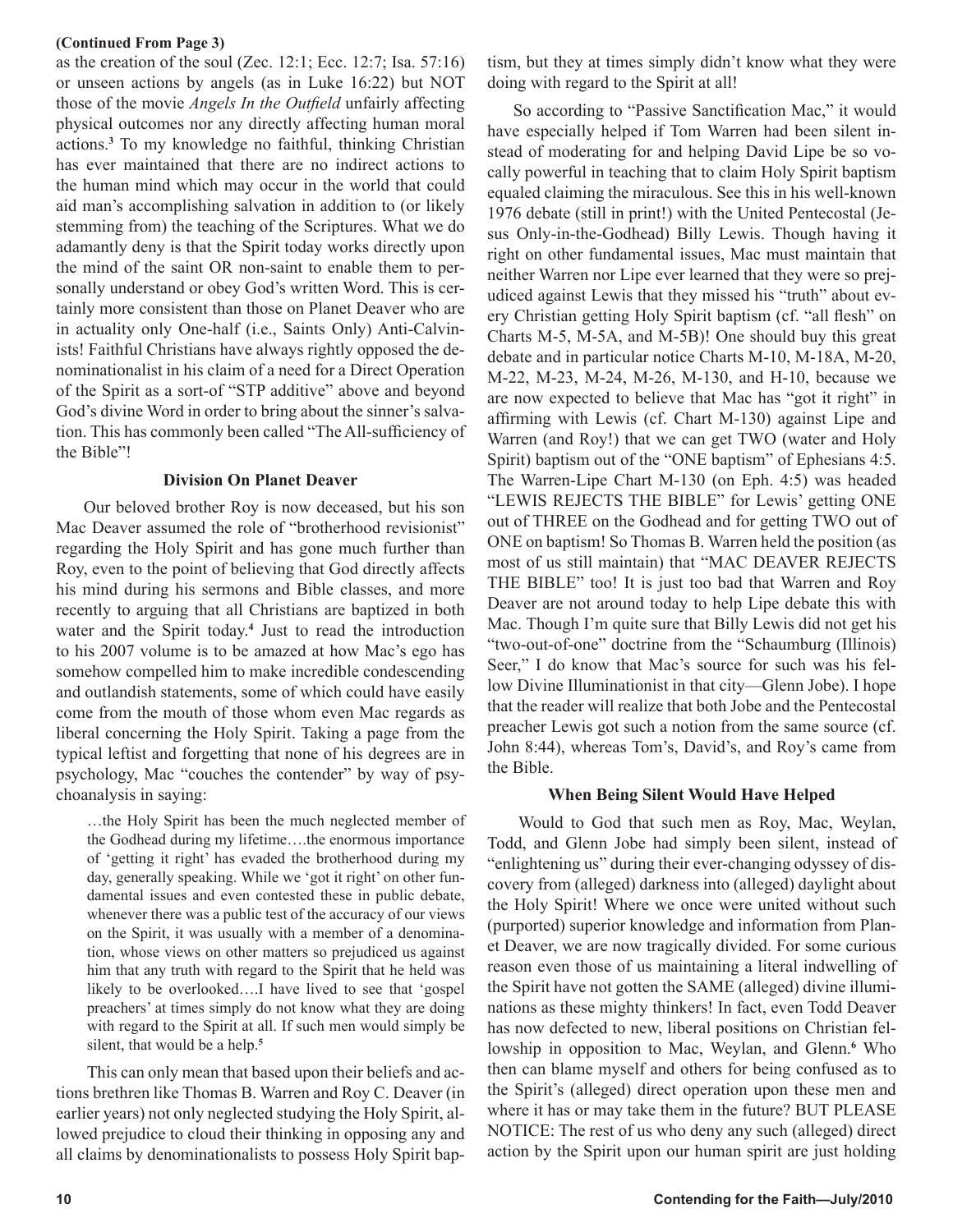what these men themselves uphold in regard to **non-saints** (in addition to the fact that these same men themselves at one time even agreed with us about the saint)! Thus, most of the objections applied to our position in reference to the saint in this matter will also apply to their own position in reference to the non-saint, but strangely they have been logically "dense" as to recognizing this truth and making this application.**<sup>7</sup>** They, in fact, have started sounding like errorists who deny amenability to the gospel by non-Christians!

 Yes, I have seen Mac's hollow and almost hilarious attempts to explain why the non-Christian does not get similar help.**<sup>8</sup>** He answers "not a peep" about a still innocent child who has just reached the age of accountability who is encountering temptation and is also studying the Bible for help and answers from God. Mac does quote from A.B. Jones who argues that "The reason then, that the Holy Spirit does not come directly to the heart of the [alien] sinner in conversion is grounded, not in an arbitrary law of God, but in a necessity growing out of the moral condition of the [alien] sinner, **his unfitness for this fellowship**."**<sup>9</sup>** Despite both of them receiving the Spirit's Direct Operation, it has apparently never dawned on either of these two men that: (1) a pure, innocent youth just after becoming accountable is NOT morally unfit since he has not yet sinned, but morally NEEDS a correct understanding of the Bible and moral strength not to sin!; and (2) an apostate Christian thereby becomes morally unfit for this fellowship, too, due to HIS "moral condition." Though the Spirit will NOT operate directly upon this youth's heart for knowledge or strength, He (allegedly) will still do so on the apostate's heart so long as he is "cooperative"!

#### **Acts 10:34: Must Anything Be the Same?**

 In attempting to further explain why the alien sinner does not get so much as an ounce of direct Holy Spirit help in either understanding Scripture which he MUST understand in order to be saved, nor an ounce of direct help enabling him to have the courage and strength needed to obey it, Mac has actually had the nerve to stand up and declare: "It's easier to become a Christian than to remain one." When I first heard this I immediately thought of Roy Deaver's material against Bales wherein he described the African gentleman who wrote concerning his marital condition—which included seven wives with which he had produced progeny. For a man growing up in such a pagan culture, never having owned a Bible, with no "church" help and support, would this situation requiring him to give up the last six wives really be easier than for an apostate Christian who was for many years similarly involved in polygamy? An old joke says that when the American missionary tells a chief in just such a situation: "Go and tell your last six wives you must divorce them," that the chief replies: "YOU go tell them!" No, this bifurcation between saint and non-saint is surely an error concocted by people on Planet Deaver in order to "stay with" what can, contrary to A.B. Jones and Mac, accurately be described as grounded "in an arbitrary law of God" wherein the alien sinner and others (i.e., innocent children) are regarded by the Deity inequitably regarding basic moral accountability in reference to His help in meeting His demands. The same inequity exists with this view as when false teachers on MDR try to separate saint from sinner. Let us all continue to uphold the principle of Acts 10:34 and that Biblical ethics center on whether one is an accountable HU-MAN individual or not, and not on the basis of categorizing them as Christian or non-Christian.

#### **ENDNOTES**

1. In a letter from Roy C. Deaver to Jerry Moffitt (Sept. 11, 1995), pp. 2-3. as quoted in my chapter "Paul's Prayer To And Praise To God," in *Studies in Ephesians*, ed. Dub McClish, (Denton, TX: Valid Publications, 1997), p. 186. **CORRECTION**: *In my previous article last month the word "active" should be changed to "passive" in footnote # 4. I apologize for failing to catch this error before it went to press.*

2. Mac Deaver, *The Holy Spirit (Center of Controversy—Basis of Unity)*, (Denton, TX: Biblical Notes Publications, 2007), p. II of the Introduction.

3. Terry M. Hightower, ""Does God Really Hear and Answer Prayer?" in *Studies in 1,2 Peter and Jude,* ed. Dub McClish, (Denton, TX: Valid Publications, Inc.., 1998, pp. 659-660. See also footnote 17.

4. Mac Deaver, *The Holy Spirit*, pp. 291-304.

5. *Ibid*, p. I of the Introduction.

6. Terry M. Hightower, "An Expose' of Todd Deaver's Facing Our Failure," in *Profiles In Apostasy #1*, ed. David P. Brown, (Spring, TX: *Contending For The Faith*, 2010), pp. 3-50.

7. This would include Mac's foolish accusations that I am parallel to "antis" who disallow church cooperation on the basis that churches doing so with one another forfeit their autonomy, especially when HE is the one upholding his across-the-board Saints Only position as to Divine Illumination. Why a "just-now-accountable" young person or a sincere, seeking alien sinner couldn't have the same "cooperative effort" with God that is offered the saint (even a rank apostate one) wherein they also "do what they can, but He directly helps us do better" is unknown. But more on this will have to wait for another article.

8. In such material as "The Work of the Indwelling Spirit: Out of Touch With Our Own Past," in *Studies in Philippians and Co lossians*, ed. Dub McClish (Denton, TX: Valid Publications, Inc., 2000), pp. 493-503.

9. *Ibid*, p. 494. Emphasis Jones.

**—P.O. Box 244 Vega, TX 7902–0244**

**FIRST 35 YEARS OF** *CFTF ON DVD* **\$50.00 ORDER FROM** *CFTF* **P. O. BOX 2357 SPRING, TX 77383-2357**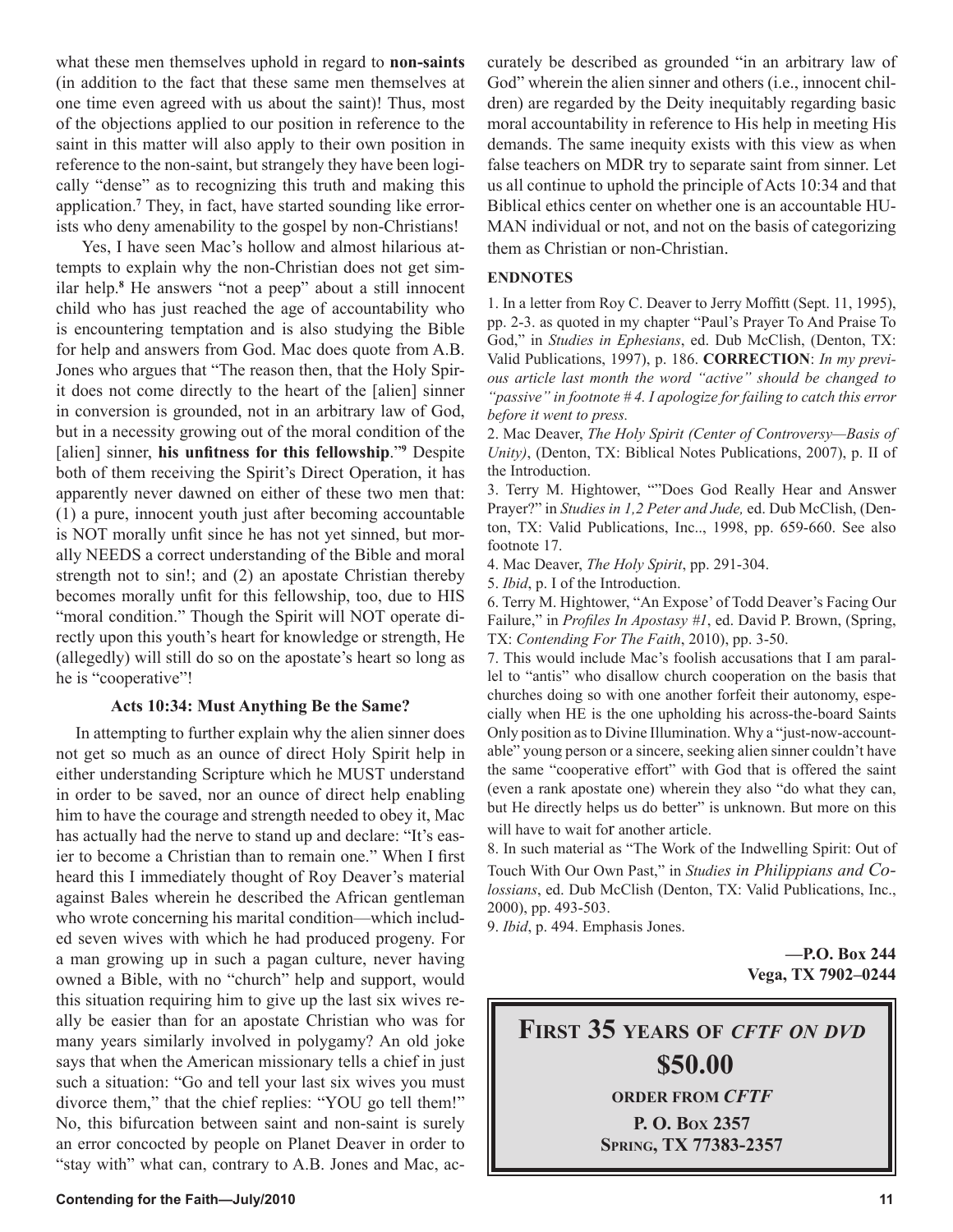# **AN OPEN LETTER TO** *THE* **"new"** *GOSPEL JOURNAL***, ITS BOARD OF DIRECTORS AND CURTIS A. CATES**

The purpose of this writing is to clear the name and reputation of the church of Christ located in Evant, Texas. For many years the congregation in Evant, Texas has been known as a church that stands forthright for the cause of Truth, that does not compromise with error, and that will not endorse either false teachers or false doctrines. It is our desire that the brotherhood understands that such continues to be the case this first day of June, in the year of our Lord, 2010.

*The "new" Gospel Journal*, hereinafter designated as *TNGJ*, included the Evant church of Christ in the church listing section of that publication for the years 2006 and 2007. The bill had been inadvertently paid. Mike Mallett, one of the elders wrote under date of December 17, 2007 to request that money be returned. Why? Because the elders had dropped the congregational subscription to *TNGJ*, following the dismissal of brethren Dub McClish and Dave Watson, as editor and co-editor. According to the policy of *TNGJ*, only those churches with congregational subscriptions would be listed in the "church directory" section without charge. The elders had never requested that the Evant congregation be included in the church list. Under the capable leadership and editorship of brother Dub McClish, it had been a pleasure to be listed with sound congregations. However, after the bushwhacking of Dub McClish and Dave Watson, it did not take *TNGJ* long to depart from God's Truth. It would be sometime before the congregation in Evant would ever see any money from the new paper.

In that letter, brother Mallett stated in clarion terms: "Under the present leadership of *The Gospel Journal* we do not wish to have any association with this publication or its board of directors. Please remove our church name from this directory." What is so difficult to understand about that request? (1) The Evant church of Christ does not desire to be associated with *TNGJ*…, (2) Please remove our church name from this directory, and (3) Quote: "As we did not authorize your publication to list us in your directory for the past two years we are requesting that *The Gospel Journa*l refund the payment of  $$240.00...$ "

As far as anyone here knew, that was to be the end of the matter. However, under date of February 11, 2010 the church in Evant received a note of "thanks" from Paul Sain, Business Manager, for TNGJ. Brother Sain also included a bill in the amount of \$128.00. Remember, the paper still owed the congregation in Evant, Texas \$240.00. The bill was for the "church listing" in 2009. We assume that 2008 issues of *TNGJ* included such listings.

Under date of March 6, 2010, the elders requested that

I respond to brother Sain's correspondence. I reminded him that since the sad events of 2005 the Lord's church in Evant, Texas has had no association with *TNGJ*. The letter pointed out that neither he nor the editor had any business putting the Evant church in their directory. We requested (again) that the name of the Evant church of Christ be removed from the pages of *TNGJ*. We asked for an immediate correction of that blatant oversight.

After twenty days had passed, with no acknowledgement whatsoever, another letter was sent to brother Sain under date of March 26, 2010. We asked for a cessation of all such ads and a statement that the Evant congregation does not lend support to *TNGJ*. We let him know that copies of all this correspondence were being sent to brother Curtis A. Cates, and to the elders of the Forest Hills church of Christ. We requested a deadline for both of these matters to be resolved no later than the last day of April, 2010. We desired that the name of the Lord's church in Evant, Texas be cleared as quickly as possible.

March 26, 2010 we asked Curtis A. Cates as the editor of *TNGJ*, if he would assist us in clearing up this matter. March 26, 2010 we also asked the elders of the Forest Hills congregation (Memphis, TN), for their assistance in resolving this injustice. We have never received one word from brother Paul Sain, nor any of the elders of the Forest Hill congregation.

Curtis A. Cates did respond to the elders of the Evant congregation with an apology and a statement that the church here was released from all supposed debts for which the church had been erroneously billed. He had in his possessions copies of the correspondence, showing that *TNGJ* still owed the Lord's church in Evant, Texas \$240.00.

Under date of April 5, 2010 a letter of thanks was sent to brother Cates for both his apology and release from the "obligation" to pay the \$128.00. Also, we reminded him that a statement needed to be placed in the pages of *TNGJ*, to allow brethren to realize that although our church name was in the "directory" for three or four years, that the church in Evant, Texas did not go along with the new liberal stance of the paper, and its obvious support of false teachers and false doctrines. The congregation here does not fellowship those things that are freely fellowshipped by *TNGJ*, and its current board of directors.

The elders of the Evant church of Christ received a note from brother Cates under date of April 16, 2010. The note included a check in the amount of \$240.00 from the personal checking account of Curtis A. Cates. He stated that he was

HELP CFTF GROW! —Sign up five new subscribers in 2010—Send subs. to: P.O. Box 2357–Spring, TX 77383–2357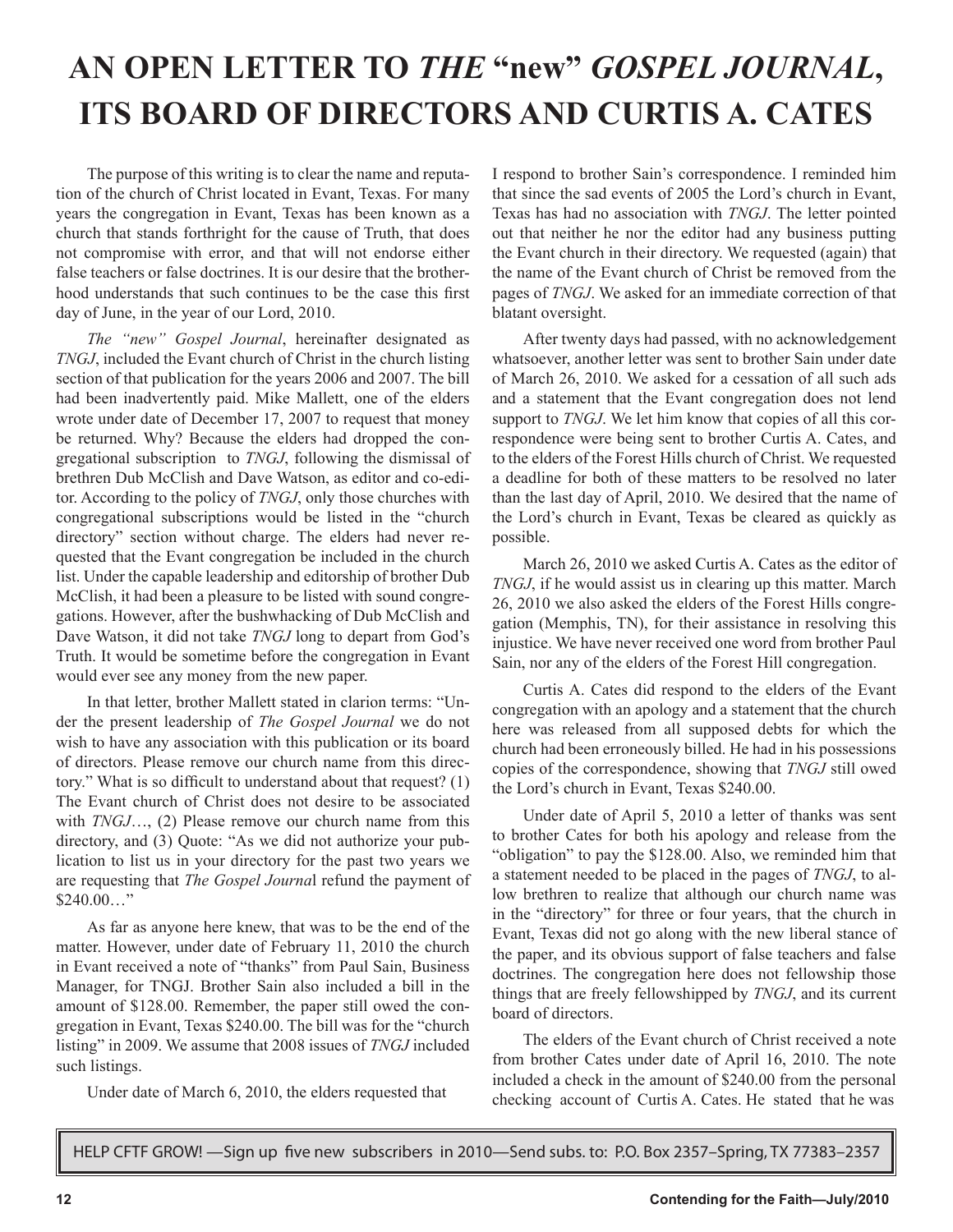sending his personal check to the church in Evant, Texas "to clear this matter up…" Therefore, we sent another letter of thanks to brother Cates under date of April 24, 2010. Once more, we reminded him that several attempts had been made with him and brother Sain to have some sort of retraction printed within the pages of *TNGJ*, to let those who still received that publication, (which that month still contained the Evant congregation information in its directory), that the church in Evant, Texas does not support nor endorse the new direction of *TNGJ*. The letter explained that "the elders here do not wish to leave the mistaken impression that the Lord's church endorses or supports the extremely liberal views of fellowship as upheld by the board of directors, the current editor, nor any of the writers…"

The final correspondence was sent to brother Paul Sain under date of April 26, 2010. The elders wanted the business manager, brother Sain, to know that the original false bill, in the amount of \$240.00 had been reimbursed by brother Cates from his personal funds. We would not want to falsely take \$240.00 from *TNGJ*. Once more, we included a reminder that some sort of statement needed to be made in the pages of TNGJ, informing the brotherhood that the congregation in Evant, Texas could no longer support nor endorse the digressive directions of the *TNGJ*.

Please understand that the board of directors, the elders of Forest Hill, brethren Curtis Cates, and Paul Sain all knew of our intent to have a public retraction made within the pages of *TNGJ*. The elders of the Evant congregation also informed brother Sain that the \$240.00 has been placed in our mission

At the encouragement of others, we have launched a Website as a means of electronically publishing many hundreds of pages of material written by members of our family over the past few decades. Visitors will find articles and MSS of various lengths (2–59) Take a look at… www.scripturecache.com

pp.) on a wide variety of subjects (e.g., evidences, exegesis, daily living, ethics, liberalism, anti-ism, family, worship, denominationalism, et al.). All of these files are downloadable and printable. We encourage visitors to distribute any of them which they may find worthy. All of these materials are available free of charge.



When you stop by, we hope you will sign our guestbook. Please pass our URL on to others if you find our Website useful. *—Dub and Lavonne McClish* fund, which helps with the support of brother Dub McClish.

The month of May is now gone. *TNGJ* has finally removed the name of the Evant congregation from the church directory within its pages. We are thankful for this. As of today's date there has been no statement and no word (could we say silence?) from the editor, the business manager, or any of the board of directors about such a statement. This deafening silence suggests to us that there will be no such statement placed within the pages of *TNGJ*.

Therefore let it be known to faithful brethren and churches of Christ throughout the world, that the church of Christ located in Evant, TX does not support or endorse the *TNGJ*, the current editor, board of directors, or elders of the Forest Hill Church of Christ in their numerous departures from the powerful Word of God. We wish to stand in fellowship only with those who are in fellowship with God. Those who have let it be known that they are no longer in fellowship with God and His holy teaching, are not in fellowship with us. Since our many requests for such a message to be included in the pages of *TNGJ* have fallen upon deaf ears, please help us to spread this message throughout the borders of His kingdom. Let us pray that the time will come when *TNGJ* will return to the old paths and be counted as standing on the Lord's side, in the way that once it did!

Because of a cross,

/s/Jess Whitlock Evangelist, Evant Church of Christ

> **—310 W Brooks Dr. Evant TX 76525**

Society's Worst Enemies Are those Who Would Destroy The Biblical And Moral Foundations Of It To Gain "Equality."

# Guilt By Association

**A 19 page tract by** 

Lester Kamp

EDITOR: *Matters of The Faith* 25¢ EACH OR \$20 PER 100, PLUS POSTAGE

ORDER FROM: Lester Kamp · PO Box 440297 aurora, co 80044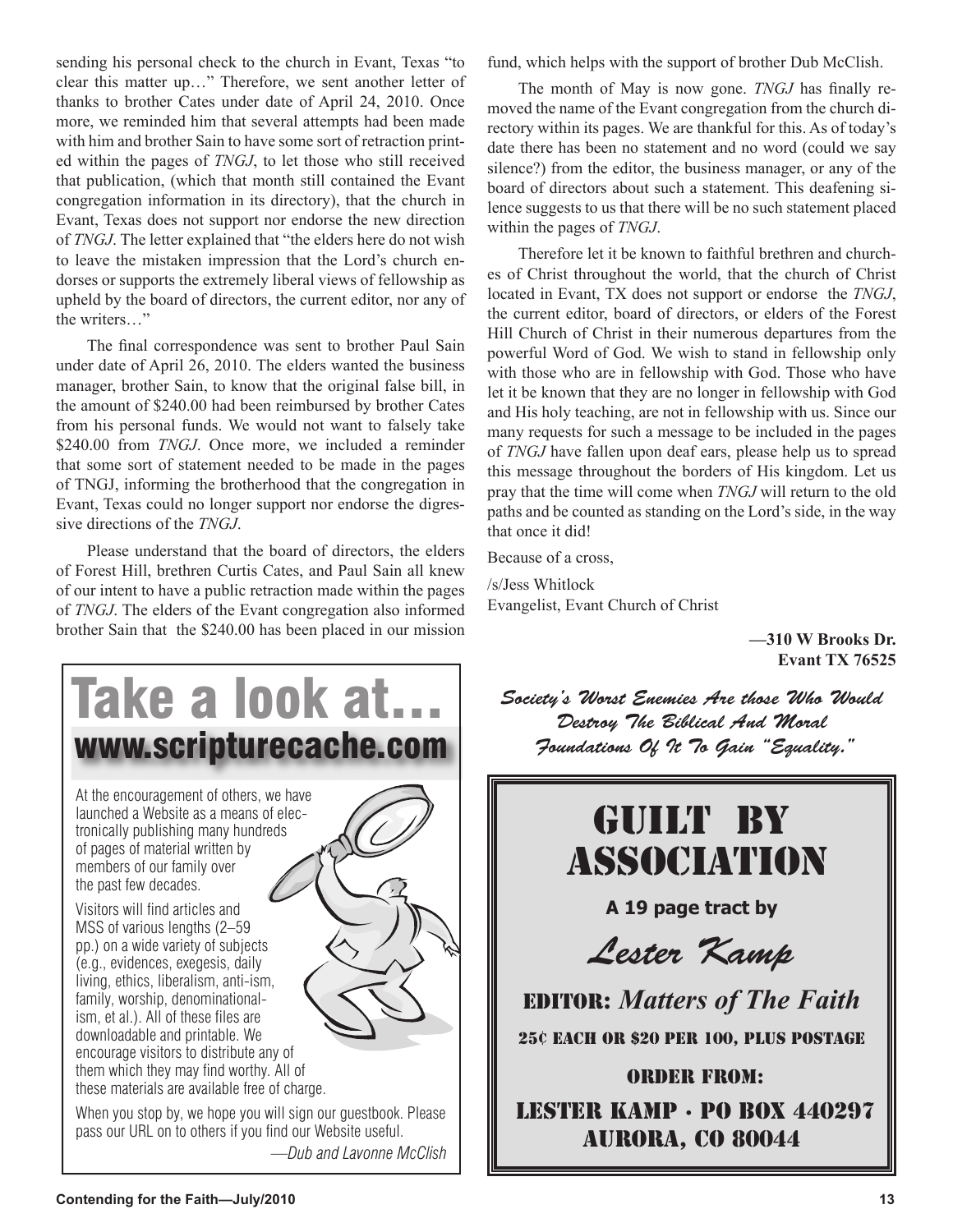# **Calhoun "Church of Christ" Fund Raiser**

*The following is reported by Ron Hall, an elder of the Northside Church in Calhoun, Georgia. The "Calhoun Church of Christ" had a fund raiser for their school and sold raffle tickets to raise money*. — **Editor**

In two articles appearing in the *Calhoun Times* on March 10, 2010, was revealed the first bits of public information I have seen about the Northwest Georgia Christian Academy fund raiser event. The first article reported that this event "drew more than 500 people to the Calhoun Church of Christ." As you can see from the previous quote our community believes this was an event of the Church of Christ.

Also, if the amount raised, as reported in the article, was only \$10,000 then I must admit that I was surprised that it was that low. I would have thought it would have been much more than that. If this was all they were able to raise after resorting to gambling and bringing in a sectarian speaker to talk about his faith experience, I have to wonder was it worth it? Was it worth it to present the Lord's church



### **Fundraiser brings in more than \$10,000**

University of Georgia Football Coach Marck Richt (left) talks with Dave Stokes about faith and family during the first Northwest Georgia Christian Academy fundraiser. The event, "An Evening With Coach Richt" drew more than 500 people to Calhoun Church of Christ. Richt spoke on his faith and family; he believes in Christian education, and all five of his children attend Christian

Schools. A silent auction took place to start the evening off, and the NW-GCA students presented Richt with a scrapbook of hand written thank you letters. To close the event, Richt drew the winning ticket for a 2010 Ford Mustang, donated by Prater Ford. The winner was Melany Webb. More than \$10,000 was raised to benefit the academy during "An Evening With Coach Richt."

#### <u>aaaaaaaaaaaaaaaaaaaaaaaaaaaaaaaaaaa</u>

Northwest Georgia Christian Academy presents "A Night with Coach Richt" Feb. 23 at 7 p.m. at the Calhoun Civic Auditorium. Door open at 5:30 p.m. University of Georgia Football Coach Mark Richt will be drawing for a 2010 Mustang from Prater Ford. General admission tickets: \$25. Mustang drawing tickets: \$50. Proceeds benefit Northwest Georgia Christian Academy. For ticket information, visit NWGCA.com or call 706-625-8677.

to our comunity as one who endorses such ungodly activities as they promoted and endorsed during this little fundraiser. The distinctive nature of the Lord's church has been damaged because of their ungodly actions – and for what  $-$  \$10,000!

The second article was written by Coach Jerry Smith, a local sports writer for the *Calhoun Times*. According to Smith's article the Calhoun elders brought in Frank Mills to introduce the event and explain the function and purpose of the Northwest Georgia Christian Academy. Smith went on to comment about the highlight of the event was the Dave Stokes (long time local sportscaster for WEBS radio station) interview with coach Richt. Smith (an unfaithful member of the church) continued, "It was a conservation of warmth, inspiration and challenges. That conversation provided a look up-close and personal to the person (Mark Richt) with a deep faith." With this acceptance of men who teach damnable doctrines, is there any wonder why the Calhoun Church of Christ is thought of as being just another denomination! This ungodly event cast a dark shadow over the Lord's church in our area.



As Advertized On *The Calhoun Times* Web Page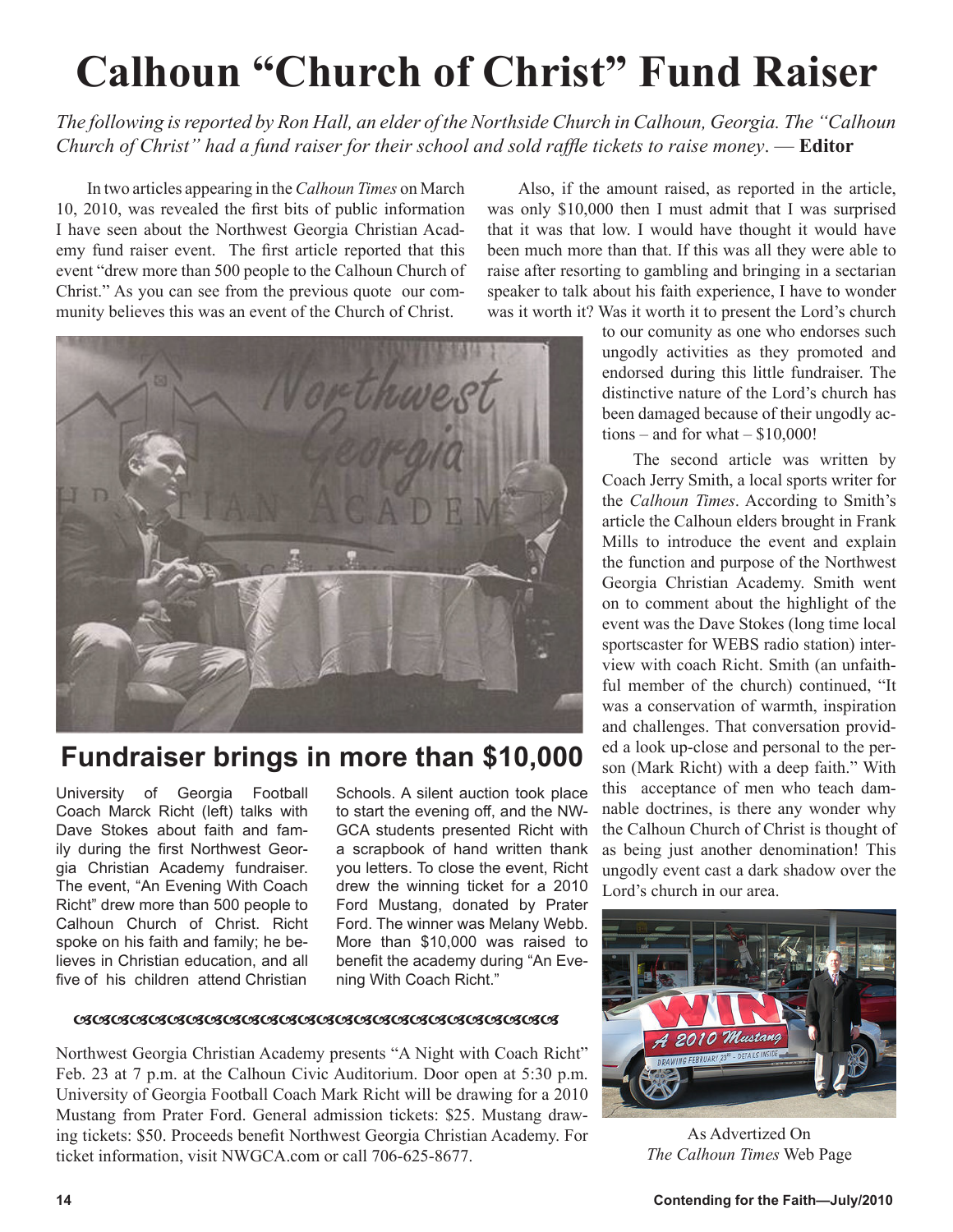## **NOT THE BIBLE BELT:** *WORLD CONVENTION OF CHURCHES OF CHRIST*

*The following article by Ken Chumbley addresses the fallacious idea that churches of Christ in the "Bible Belt" states today are more knowledgeable of the Bible and better grounded in a correct understanding of New Testament Christianity. Obviously it is not the case with Lipscomb University and many churches of Christ in the South .—DPB*

You may not have ever heard of the organization known as the *World Convention of Churches of Christ*. However such an organization has existed since 1930. It is composed of members and leaders of Disciples of Christ (Christian Church), Independent Churches of Christ (Christian Church) and churches of Christ. Every four years people from these churches convene somewhere in the world. This information alone should be sufficient to enable faithful members of the church to realize that such is no place for them.

You might wonder why I am discussing this matter at this time. The reason is that earlier this year Gary Holloway, Ijams Professor of Spirituality at Lipscomb University (the school dropped "David" from its name and lists Holloway as Professor of Bible) and the preacher of the Natchez Trace Church of Christ in Nashville, TN was appointed Ex. Dir. of the Convention. That Holloway is professor at Lipscomb University is another clear indication of the school's deliberate departure from the founding principles on which David Lipscomb and James A. Harding founded the school around 120 years ago, known then as the Nashville Bible School. Brother Lipscomb, as editor of the *Gospel Advocate* was a leader in the opposition to the apostasy that became the Disciples of Christ/Independent Christian Church. The division came over matters such as the missionary society, mechanical instrumental music in worship, women serving as preachers, elders and deacons, fellowshipping the denominations and in general embracing theological liberalism. Why would a professor at Lipscomb want to serve as the Ex. Dir. of this organization? Also, why would the administration and board of trustees of Lipscomb allow Holloway to serve in this capacity? Why would the elders of the Natchez Trace church allow their preacher to take this position with a denominational group? Why would the organization want to hire Holloway? Could it be that they share the same views? One thing is certain, the Disciples of Christ/Christian Church has not renounced the direction they took well over 100 years ago and returned to the Truth of God's Word. In fact, they have moved further and further away from New Testament Truth as the years have gone by.

Sadly, Lipscomb University is not alone in its abandonment of the faith once delivered to the saints (Jude 3). Furthermore, the Natchez Trace Church of Christ is not alone among congregations that have and are abandoning that faith. Faithful brethren need to stand fast for the Truth concerning the church our Lord established and purchased with His blood that was shed on Calvary's cross (Matthew

16:18; Acts 20:28).

#### **—1131 Terrace Cir. North Augusta, SC 29841-4350**

[*The following information about the World Convention of Churches of Christ is taken from the Convention's web site under the heading of "Our Ministry" (http://www. worldconvention.org/wp/?page\_id=2)*.

**Global Fellowship:** Christian – Churches of Christ – Disciples of Christ congregations are found in over 168 countries. In a number of countries they have joined uniting churches. 'World Convention' aims to build up a sense of fellowship ('continuing convention') amongst these churches.

**Family Understanding:** The Christian Churches, though they began as a movement for unity, have become a diverse group. Their origins lie in both Britain and the USA. Those (mainly Commonwealth) with British links are usually called Churches of Christ. Within the USA two major divisions have occurred creating the churches of Christ (A Cappella), the Christian Churches ('Independent') and the Christian Church (Disciples of Christ). These streams are now represented in many countries beyond the USA. World Convention builds up fellowship and understanding amongst these groups, including those within united churches.

**The Wider Church:** The church universal is like a global jigsaw with its denominations, divisions and regional groupings, and the many parachurch organizations. World Convention helps relate the tradition of the 'Christian' family to the wider church, and the activities of the wider church to our family.

**Future Directions:** Each part of the church has its own responsibility for its own future, but World Convention seeks to provide support for discovering our 'together' destiny.

*This man-made outfit calling itself the World Convention of Churches of Christ is foreign to the Word of God. And, it all began with the first step away from the divine pattern that is the New Testament. That first step may seem insignificant to man, but this silly Convention dedicated to rebellion to God and His Word is the end result for all those who walk in the way of Cain. If anyone desires to see where brethren who repudiate New Testament authority will lead those who run after them, this "unity in diversity" convention of spiritual rebels is a prime example. May God help us to always oppose such towers of Babel and ever call men back to the clear simplicity of the New Testament's teaching regarding salvation and the Lord's church.* **— Editor]**